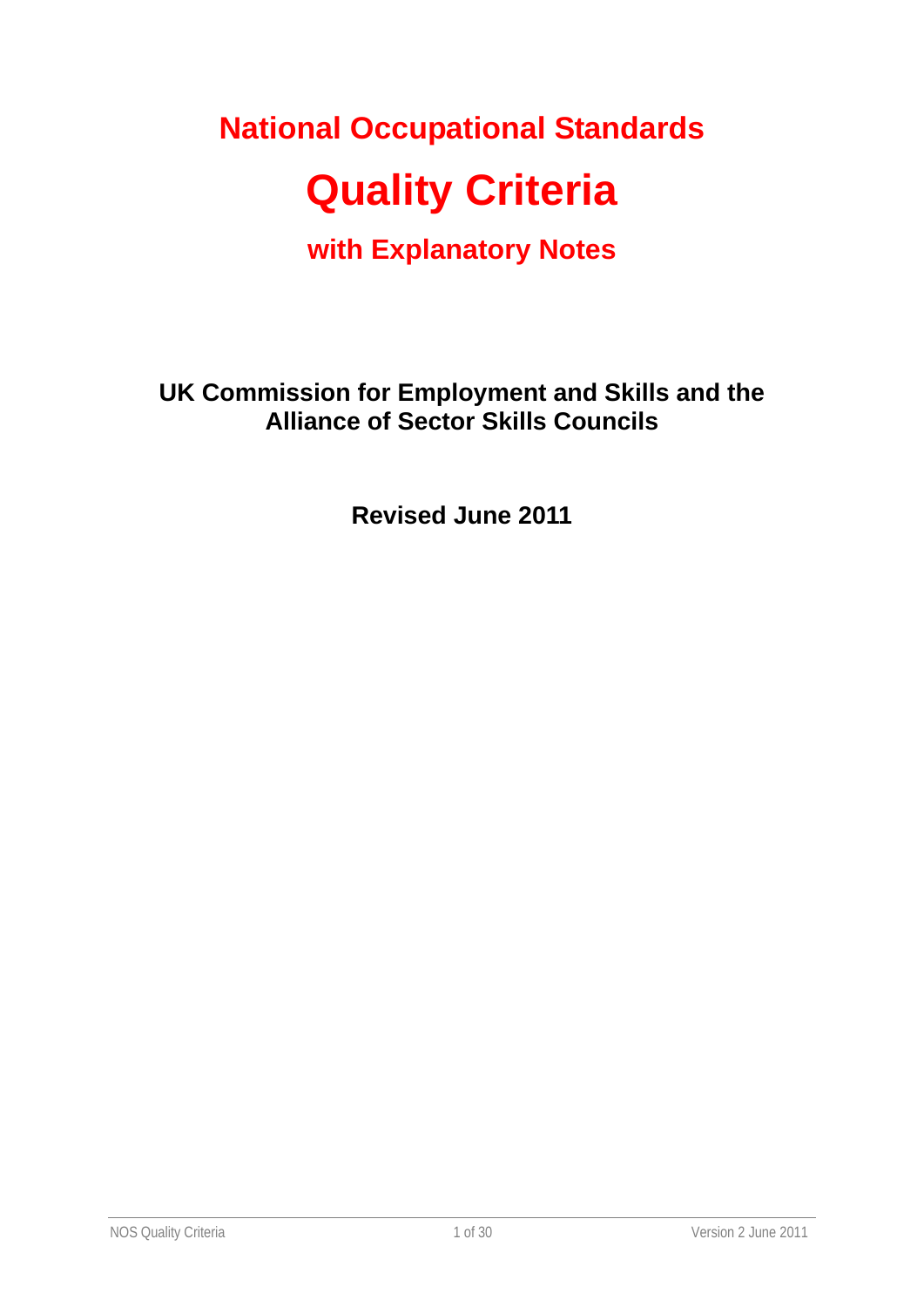# **Contents**

| 1. |  |  |  |
|----|--|--|--|
|    |  |  |  |
| 3. |  |  |  |
| 4. |  |  |  |
| 5  |  |  |  |
| 6. |  |  |  |
| 7. |  |  |  |
| 8. |  |  |  |
| 9. |  |  |  |
|    |  |  |  |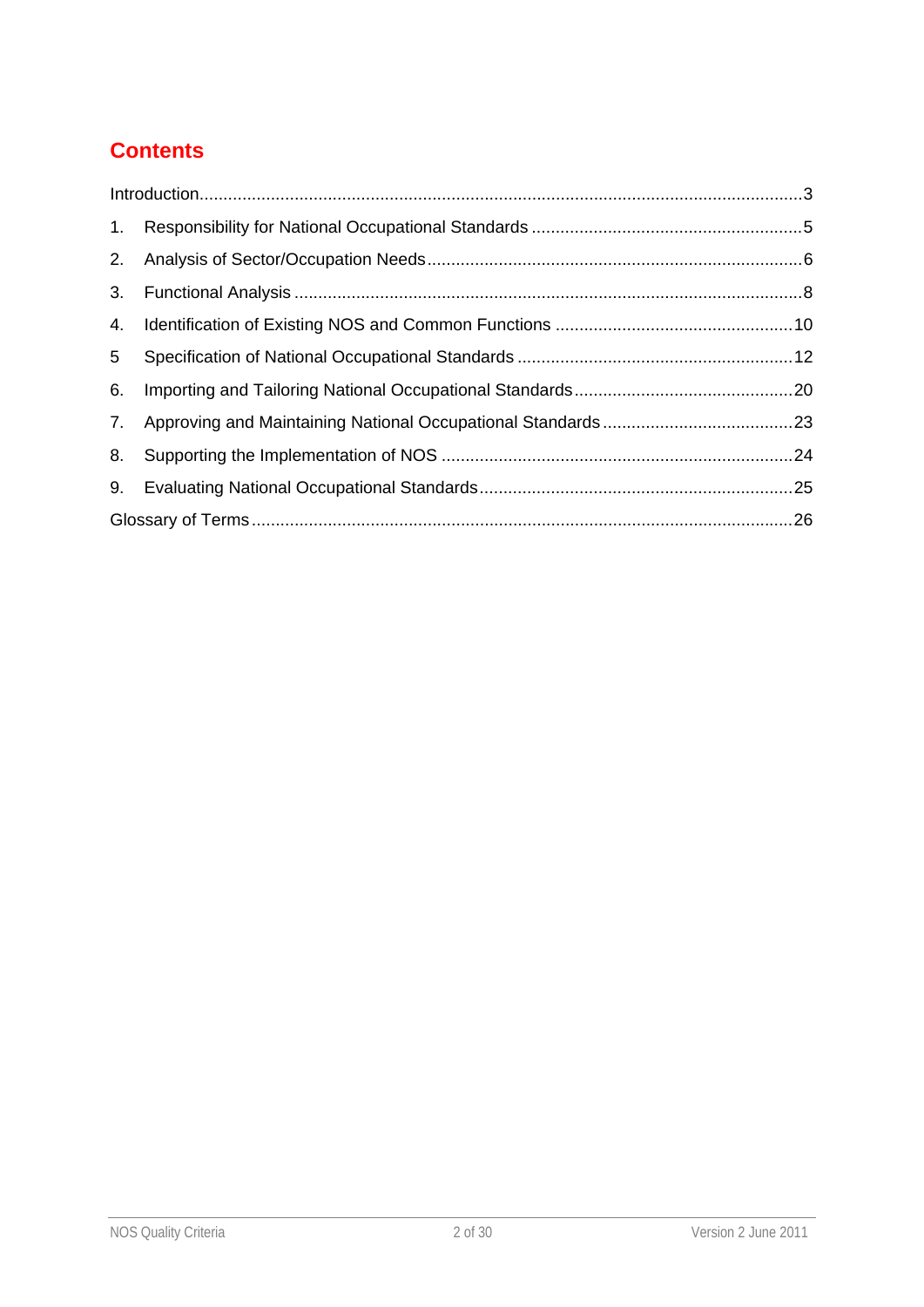## **Introduction**

National Occupational Standards (NOS) are statements of the standards of performance an individual must achieve when carrying out functions in the workplace, together with specifications of the underpinning knowledge and understanding.

NOS are *National* because they can be used in every part of the UK where the functions are carried out. NOS are *Occupational* because they describe the performance required of an individual when carrying out the functions in the workplace, ie in their occupation (as a plumber, police officer, production engineer etc). NOS are *Standards* because they are statements of effective performance which have been agreed by a representative sample of employers and other key stakeholders and approved by the UK NOS Panel.

These *Quality Criteria* have been developed by the UK Commission for Employment and Skills in partnership with Sector Skills Councils (SSCs) and other standards setting organisations<sup>1</sup>, the organisations responsible for developing, maintaining and implementing standards which specify the performance required of people in the workplace. Together with guidance publications and capacity and capability building activities, the Quality Criteria underpin the NOS Strategy 2010-2020, which places the responsibility for quality assurance of NOS firmly with SSCs and other standards setting organisations.

NOS provide UK-wide, demand-led, evidence-based benchmarks of competent performance which underpin vocational learning and development, apprenticeships and qualifications across all sectors, occupations and parts of the UK. They encompass the employability skills of self-management and organisation of work, thinking through and solving problems, working with others, communicating effectively and understanding the business.

NOS are used by Awarding Organisations/Bodies (AO/Bs), Further Education (FE) and Higher Education (HE) institutions, professional bodies and private training organisations as benchmarks from which to develop programmes of learning and qualifications. They are also used by organisations to support human resource management and organisational development processes. In some sectors, demonstration of competence against NOS is required in order to run a business or practice a craft or profession.

These NOS Quality Criteria replace all previous criteria, guidance and quality assurance arrangements. They are designed to ensure the continuing availability of relevant, up-to-date NOS of consistent quality, accessible to users in a common format. They do not cover the development of vocational qualifications which is covered by guidance issued by the Qualification Regulators.

The Quality Criteria do not merely focus on what is required to produce quality NOS. Rather, they take a broader, whole-system approach designed to deliver the right NOS to meet the needs of sectors and occupations and ensure NOS are used effectively, both to develop the skills people need and to deliver significant business benefits, such as productivity, costreduction, profitability, quality, risk-reduction, safety and continuity of employment.

-

<sup>1</sup> For brevity and consistency, the phrase "standards setting organisations" is used throughout this document to include all Sector Skills Councils (SSCs) and other standards setting organisations funded through the UK Commission for Employment and Skills.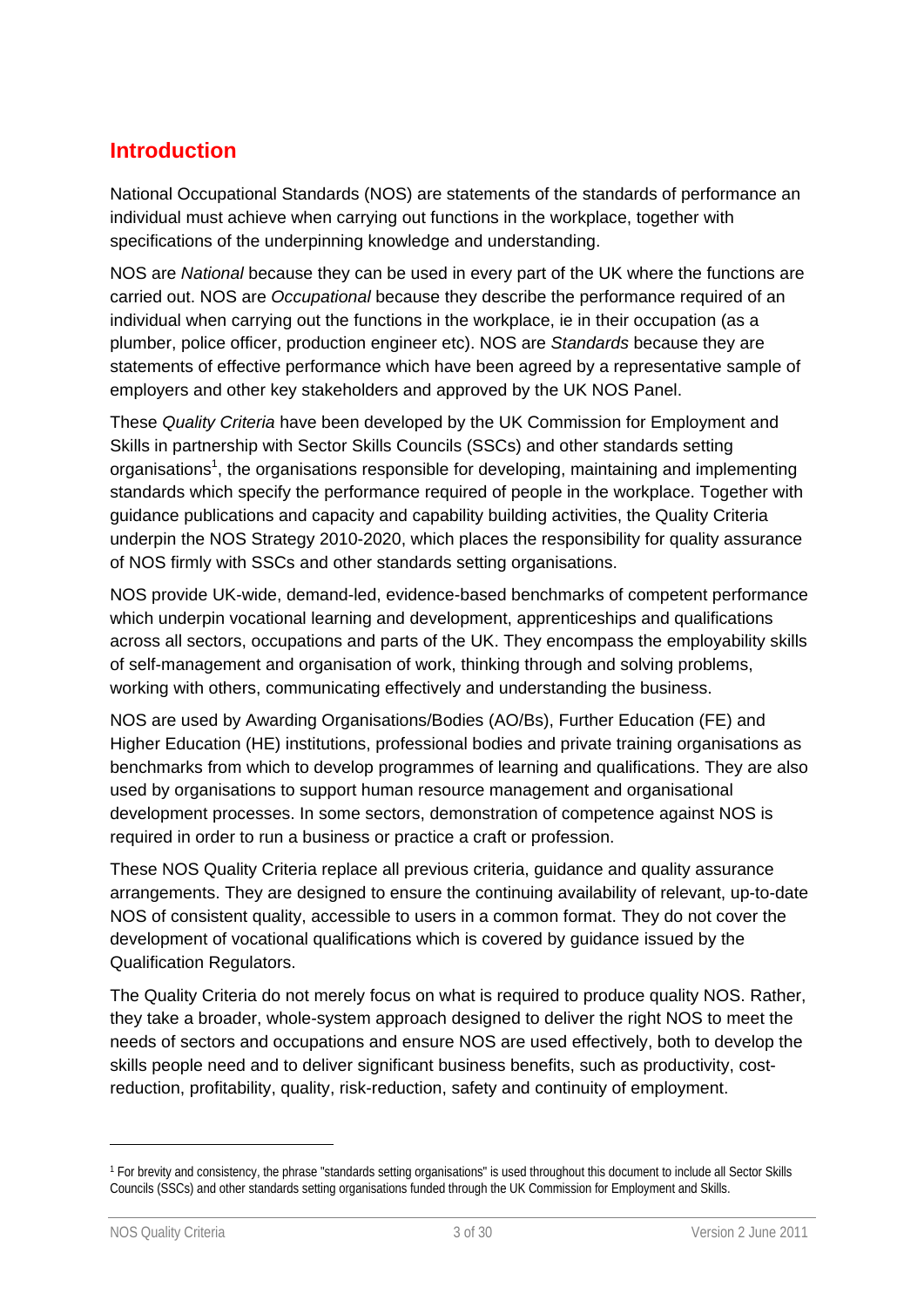

**Figure 1: A Whole-System Approach to NOS** 

The NOS Quality Criteria clearly state what standards setting organisations must do to ensure that quality NOS are available and that their full benefits are realised. Explanatory Notes are also provided to ensure common understanding and interpretation of the Quality Criteria. The Glossary clarifies the meaning of technical terms used throughout the document.

A complementary publication, *Guide to Developing NOS,* is also available and is designed to provide a sound basis for training and Continuing Professional Development (CPD) of those involved in the development, implementation and evaluation of NOS.

National Occupational Standards *for the Development, Implementation & Review of NOS*, specifying the performance required of staff and consultants working on NOS projects for standards setting organisations, were approved in September 2010. These NOS will assure individual competence in NOS development and implementation functions and will further underpin the integrity of the NOS system.

The NOS Database www.ukstandards.org.uk has recently replaced the NOS Directory. . This Database simplifies the process of uploading NOS and enables NOS to be presented in a common format. This does not prevent standards setting organisations from marketing and presenting NOS in a format familiar to their industry/occupation through their own websites or systems.

The NOS Quality Criteria were introduced in April 2010. They are being kept under continuous review in the light of experience of using them and of changing circumstances. This document represents the first such review as of March 2011.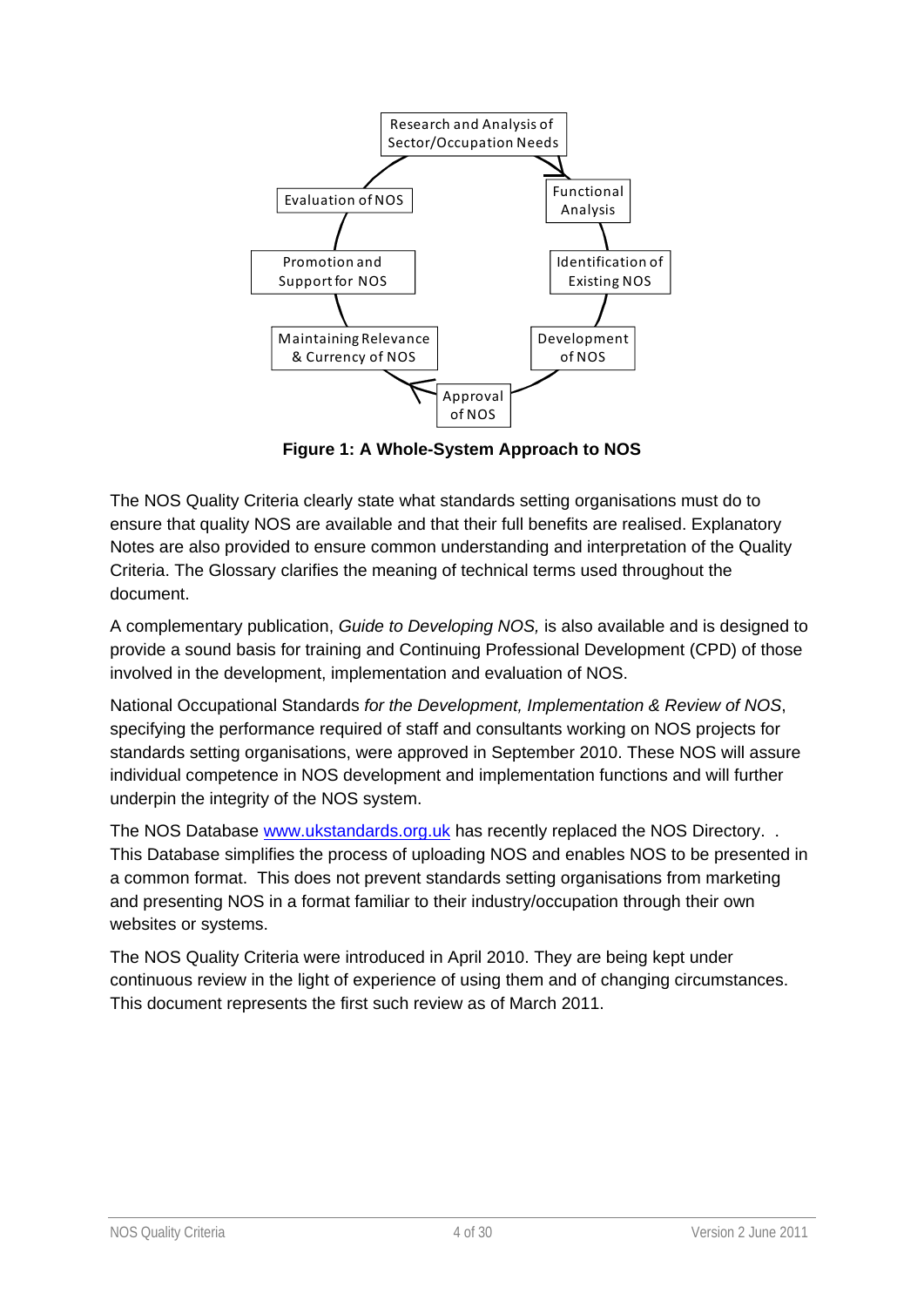# **1. Responsibility for National Occupational Standards**

- 1.1 National Occupational Standards (NOS) may only be developed and maintained by recognised standards setting organisations.
- 1.2 Standards setting organisations are required to meet all the quality criteria for NOS.
- 1.3 All personnel working in the NOS system must be competent in the functions they are carrying out or be developing their competence under supervision.

1.4 Each standards setting organisation must report to the UK Commission for Employment and Skills on an annual basis to demonstrate its compliance with the quality criteria for NOS.

#### **Quality Criteria Explanatory Notes**

#### **Standards setting organisations**

The development and maintenance of National Occupational Standards (NOS) is the responsibility of standards setting organisations. These include Sector Skills Councils (SSCs) and other pan-sector organisations approved by the UK Commission for Employment and Skills.

#### **Meeting the Quality Criteria for NOS**

Standards setting organisations must have systems in place to ensure they consistently meet, and are able to show that they meet, all the quality criteria for NOS.

#### **Personnel developing NOS**

All personnel, wherever they are working in the NOS system (see Figure 1, page 4), must either:

- provide evidence that they are competent against the relevant *NOS* covering the functions they are carrying out in the NOS system; or
- be working towards demonstrating their competence in the functions they are carrying out under supervision.

Personnel working on NOS projects are **not** expected to be competent in sector- or occupation-specific functions. Sectoral or occupational expertise will be provided by subject matter experts from the relevant sector/occupation.

#### **Annual Reporting**

Standards setting organisations have responsibility to ensure they comply with the NOS Quality Criteria. They need to demonstrate their compliance in an annual report to the UK Commission for Employment and Skills which is accountable to governments across the UK for the overall quality of NOS. This annual report will replace previous project-by-project reporting arrangements.

If a standards setting organisation's annual report fails to demonstrate compliance with the criteria for National Occupational Standards, the UK Commission for Employment and Skills will agree a time-limited improvement plan with the standards setting organisation.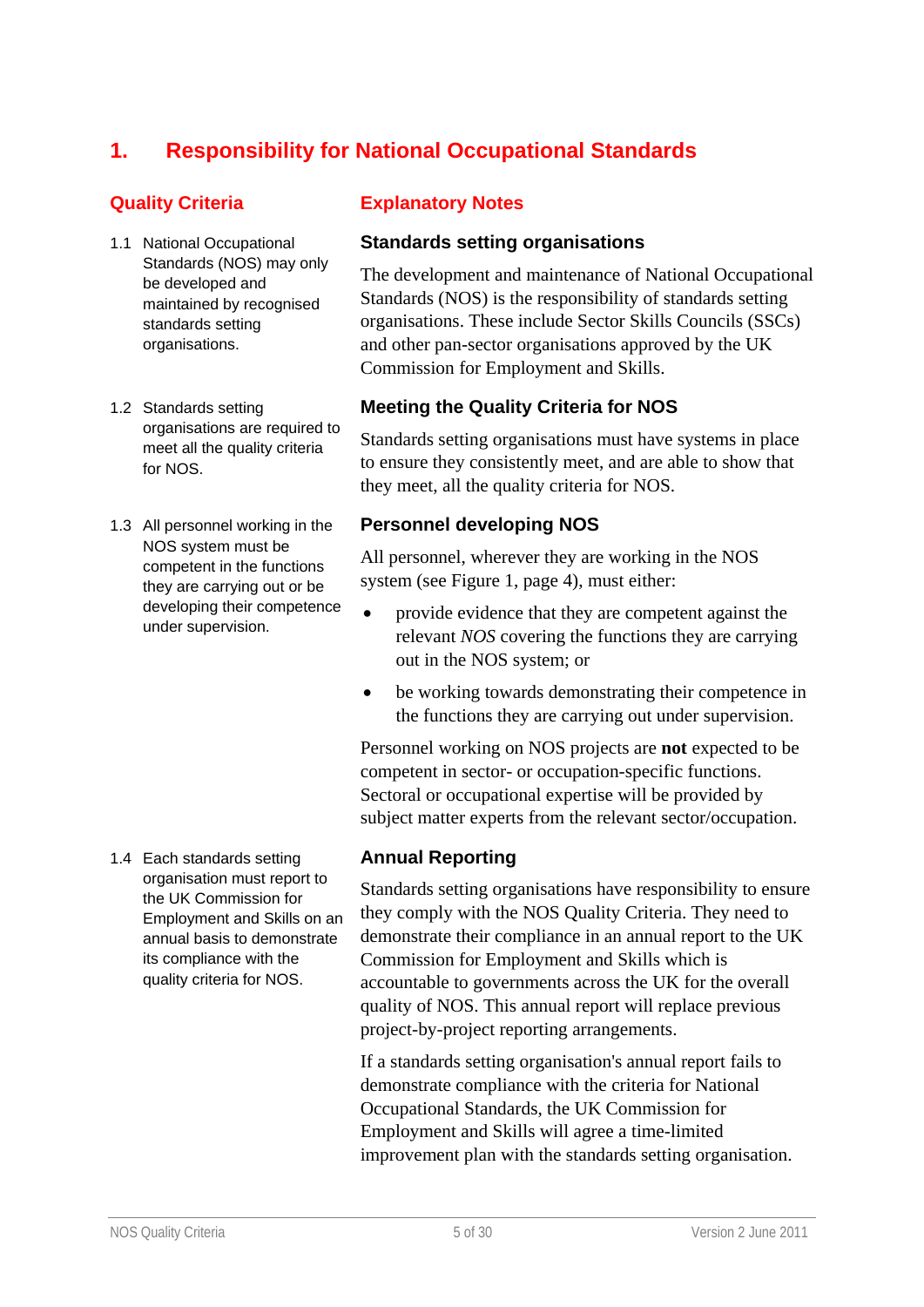# **2. Analysis of Sector/Occupation Needs**

2.1 Each standards setting organisation must gather and maintain up-to-date UKwide labour market information about the sector/occupation it covers.

### **Quality Criteria Explanatory Notes**

#### **Analysis of Sector/Occupation Needs**

The standards setting organisation's Labour Market Information (LMI) should cover all four countries and should include:

- the size and profile of its sector/occupation, subsectors and geographical location of organisations and workers;
- the link between the sector/occupation and other sectors/occupations;
- key trends, developments and drivers within the sector/ occupation;
- the types of occupations within the sector and anticipated changes in employment patterns;
- opportunities for progression and typical career routes;
- learning opportunities and qualifications within the sector/occupation.

Although this data may have been gathered for other purposes, it may be useful to present the information as an Occupational Map prior to NOS development.

#### **Business Case for National Occupational Standards**

In order that a standards setting organisation can take informed decisions about how best to use the funds it has available for NOS development and implementation, each standards setting organisation should identify, prioritise and make an evidence-based business case for:

- developing new or revised NOS (see Sections 2-7);
- translating NOS into Welsh and/or other languages (see Section 5.21);
- providing support to promote and implement NOS (see Section 8):

in its sector/occupation.

#### **Key Stakeholders**

NOS describe the standards of performance required in the workplace and must therefore be informed by consensus of

2.2 Each standards setting organisation must identify, prioritise and make the business case for developing any new or revised NOS and/or support needed to implement NOS within its sector/occupation.

2.3 Each standards setting organisation must ensure that its NOS are informed by a representative sample of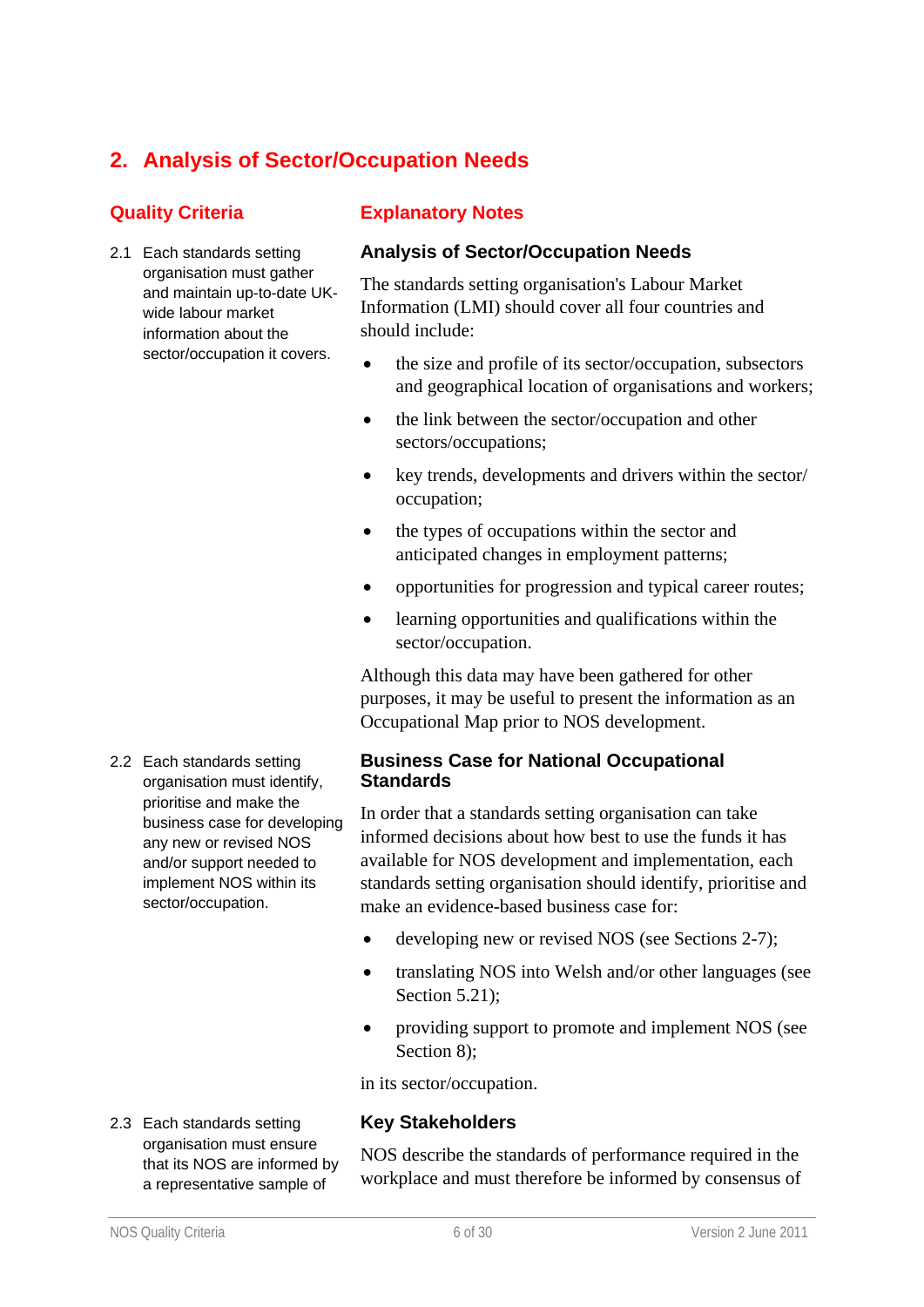relevant employers from across the UK and take account of the needs of other key stakeholders.

a representative sample of relevant employers from across the UK as to what constitutes good practice.

NOS should also take account of the views of other key stakeholders, such as:

- trade bodies:
- professional bodies;
- trade unions;
- statutory bodies, including Qualifications Regulators;
- other standards setting organisations whose footprints cover sectors/occupations where the same or similar functions are carried out;
- awarding organisations/bodies;
- education and training providers

### **Publishing NOS Development Plans**

In order that other standards setting organisations and other stakeholders may be aware of planned developments, standards setting organisations should publish on the NOS Database their intention to review their NOS or develop new NOS.

2.4 Standards setting organisations must publish their plans to review NOS or develop new NOS on the NOS Database.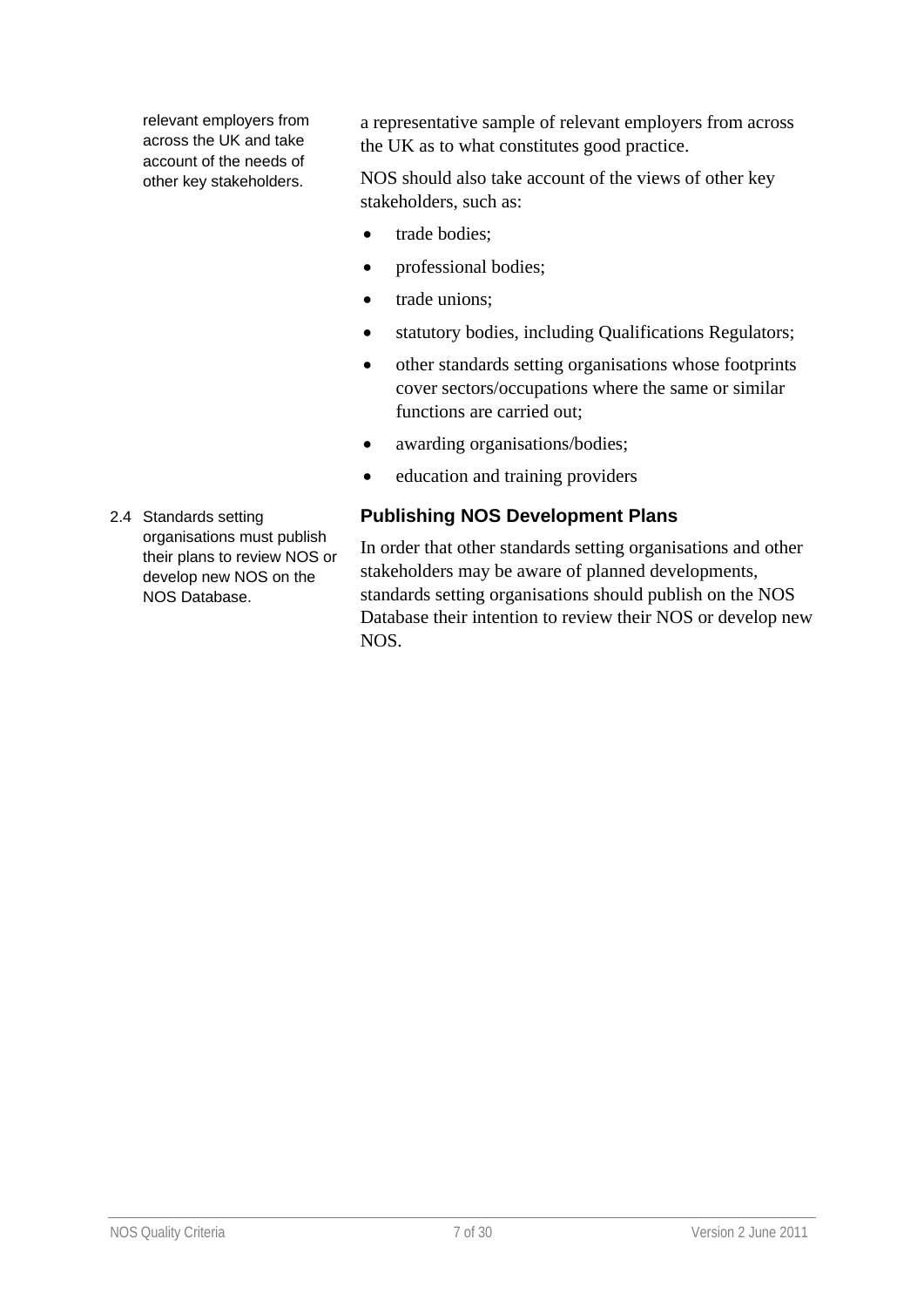# **3. Functional Analysis**

- 3.1 National Occupational Standards must be derived from an analysis of the functions which have to be carried out in order to achieve the key purpose of the sector, occupation or area of work.
- 3.2 Functional analysis must start from a definition of the key purpose of the area of work.

3.3 Functional Analysis must identify all the functions which need to be carried out to achieve the key purpose and disaggregate these until discrete functions, which can be carried out by an individual, have been identified.

#### **Quality Criteria Explanatory Notes**

#### **Functional Analysis of an Area of Work**

National Occupational Standards must be derived from functional analysis – an accurate and detailed separation of the functions which have to be carried out in order to achieve the key purpose of the sector, occupation or area of work<sup>2</sup>.

Sometimes, the area to be covered by the functional analysis is a whole sector or occupation. Often, however, the focus is on a smaller area, such as a particular industry (eg printing), discipline (eg psychotherapy) or cross-sector area of work (eg civil contingencies).

#### **Key Purpose**

Functional analysis starts with a key purpose – a concise, yet comprehensive statement of what everyone involved in the area of work is working towards, the common goal that everyone is ultimately trying to achieve.

The development of an agreed key purpose ensures that the area of work being analysed is a coherent reflection of the thinking of all the stakeholders involved.

#### **Disaggregated Functions at Various Levels**

The functional analysis methodology asks the question: "what has to happen to achieve the key purpose?" in order to identify the functional key areas.

The functional analysis methodology then asks the question: "what has to happen to achieve the outcomes of these key areas?" in order to identify areas of competence.

The functional analysis methodology continues to ask the question: "what has to happen to achieve this outcome?" until discrete functions which can be carried out by an individual have been identified.

These discrete functions are indicative of the functions which need to be covered by NOS.

The functional analysis methodology should identify both

-

<sup>2</sup> Fuller guidance on how to carry out functional analysis is provided in the *NOS Guidance* publication.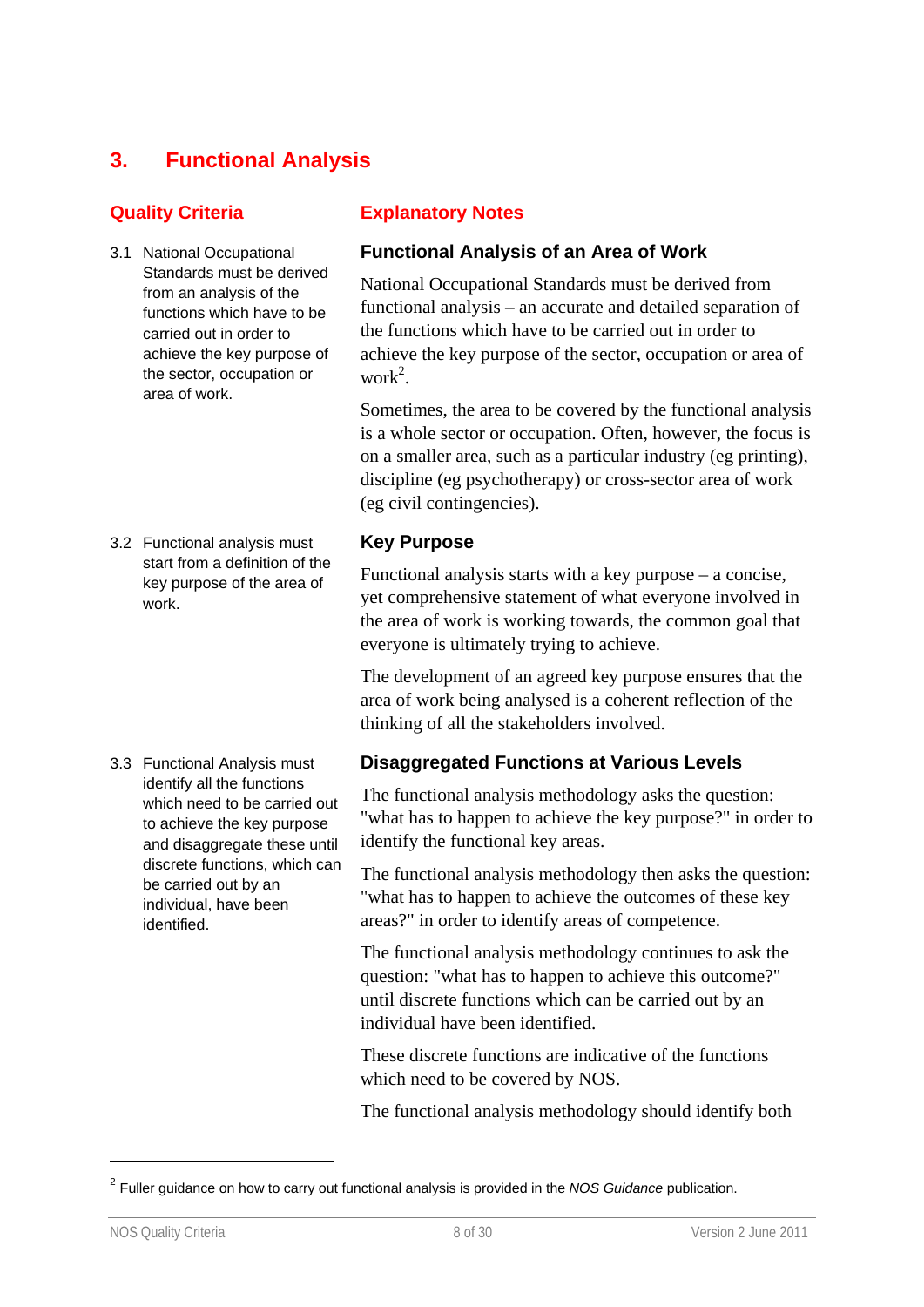the *technical functions* specific to the occupation and *transferable functions* that apply to many occupations and make individuals employable in many sectors. Examples of transferable functions might include: plan and manage own work; work as a member of a team; communicate with stakeholders; take decisions; contribute to health and safety at work; contribute to improving quality.

#### **Functional Map**

A functional map is a representation of the results of the functional analysis, showing the different relationships between the various functions identified.

The number of levels of disaggregation in the functional map will depend on the size and nature of the sector, occupation or area of work being analysed. Also, some parts of the functional map may need to be disaggregated to more levels than others.

3.4 The outcome of functional analysis is a 'functional map' which must show all the functions which need to be carried out to achieve the key purpose and the relationship between these functions.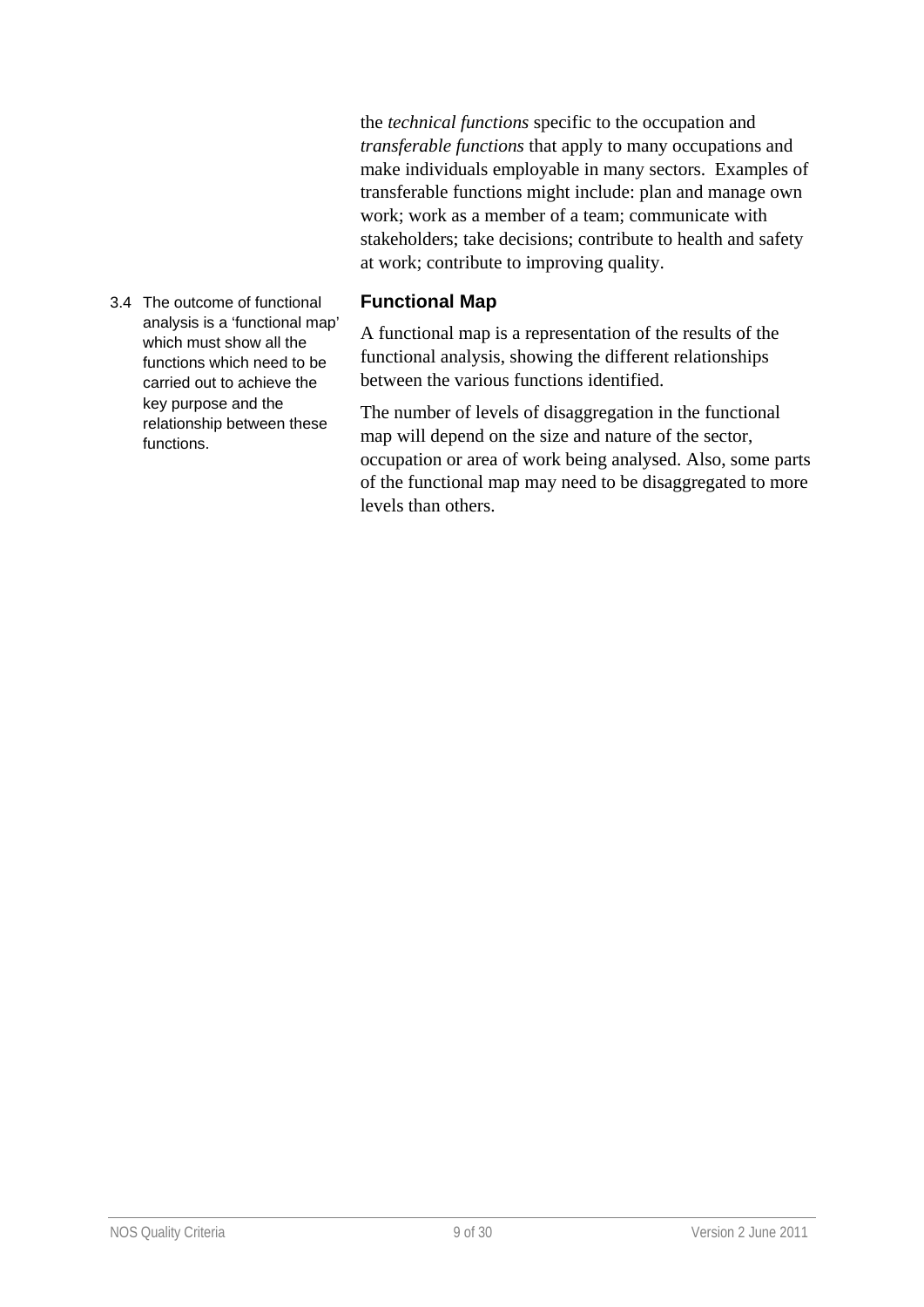# **4. Identification of Existing NOS and Common Functions**

4.1 Prior to the development of National Occupational Standards, work must be carried out to identify if NOS already exist, or are under development, which may cover the functions identified in the functional map.

#### **Quality Criteria Explanatory Notes**

#### **Identification of Existing NOS**

In order to prevent proliferation of NOS covering the same or similar functions and to maximise the transferability of competence from one sector to another, it is important that the standards setting organisation developing the NOS checks on the NOS Database, on other standards setting organisations' websites and, if necessary, directly with the standards setting organisation concerned to see if NOS already exist which may cover the functions identified in the functional map or whether another standards setting organisation is currently in the process of developing relevant NOS. In particular, these NOS may cover transferable functions, such as: plan and manage own work; work as a member of a team; communicate with stakeholders; take decisions; contribute to health and safety at work; contribute to improving quality.

Existing or draft NOS which are potentially relevant should be evaluated by the standards setting organisation developing the NOS and its stakeholders to see whether they do indeed describe the standard of performance required by the sector, occupation or area of work covered by the functional map. If they do, they may be imported or suitably tailored, with the agreement of the originating standards setting organisation (see Section 7). If the NOS are still in development, it may be possible to influence the content of the NOS so that they can be imported without any tailoring.

Where there are no existing or draft NOS which adequately describe a function, a new NOS may need to be developed to cover this function.

#### **Identification of Common Functions**

In order to prevent proliferation of NOS and to maximise the transferability of competence from one sector to another, it is important that the standards setting organisation developing or revising NOS identifies any other sectors or occupations where the same or similar functions are carried out.

The standards setting organisation should engage with standards setting organisations covering other sectors/

4.2 Prior to development of new or revised NOS, work must be carried out to identify and engage with other sectors/ occupations where the same or similar functions are carried out.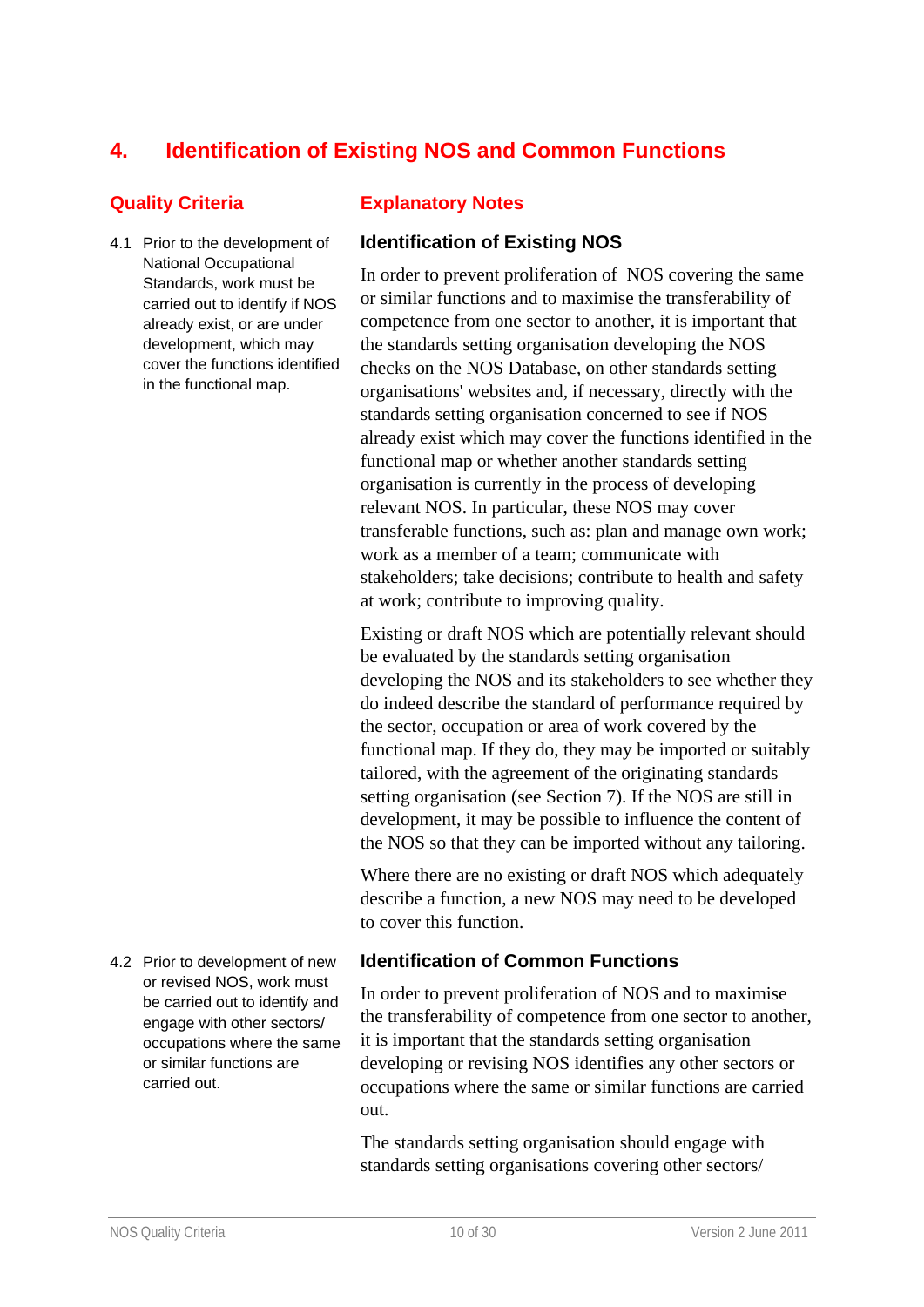occupations where the same or similar functions are carried out to ensure that, wherever possible, a single common NOS is developed which meets the requirements of all contexts where the function is carried out.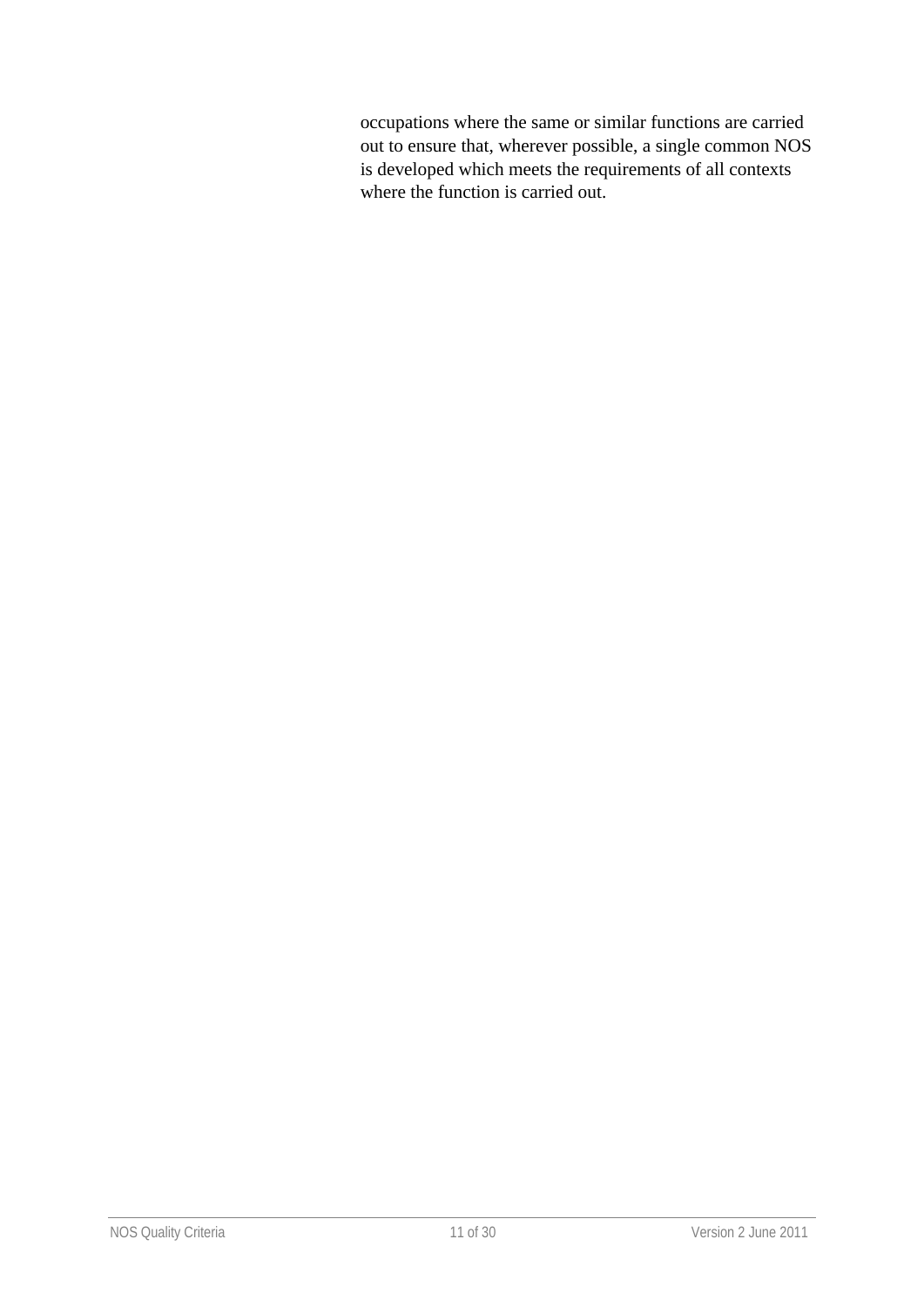# **5 Specification of National Occupational Standards**

5.1 National Occupational Standards must specify the standard of performance an individual must achieve when carrying out a function in the workplace, together with the underpinning knowledge and understanding.

- 5.2 National Occupational Standards must comprise the following *mandatory* components: unique reference number; NOS title; NOS overview; performance criteria; specification of knowledge and understanding; technical data $^3$ .
- 5.3 National Occupational Standards may also contain the following *optional* components: scope/range; values; behaviours; skills; glossary; links to other National Occupational Standards; external links.
- 5.4 Each National Occupational Standard must have a unique reference number comprising: an allocated prefix indicating the

### **Quality Criteria Explanatory Notes**

### **National Occupational Standards**

NOS should be derived from a functional analysis of the occupational area.

Each NOS should cover a single function which can be performed by an individual.

Whilst NOS may contain other components, it is essential that each NOS specifies the standard of performance an individual must achieve when carrying out the function in the workplace, together with the underpinning knowledge and understanding.

Compliance with these criteria will ensure that all NOS can be presented in a common format, whilst allowing considerable flexibility in their content and presentation to meet the needs of different sectors/occupations.

#### **Mandatory Components**

Every NOS must contain these mandatory components. This terminology is used for the purposes of consistency on the NOS Database.

#### **Optional Components**

Additionally, a NOS may contain one or more other components, at the discretion of the standards setting organisation developing the NOS.

These optional components may be called by various names in suites of NOS developed by different standards setting organisations for presentation to their sectors/occupations.

#### **Unique Reference Number**

Each standards setting organisation will be issued with a three-letter prefix for all its NOS. The standards setting organisation is then responsible for developing a unique

-

<sup>&</sup>lt;sup>3</sup> See the glossary at the end of this document for an explanation of terms.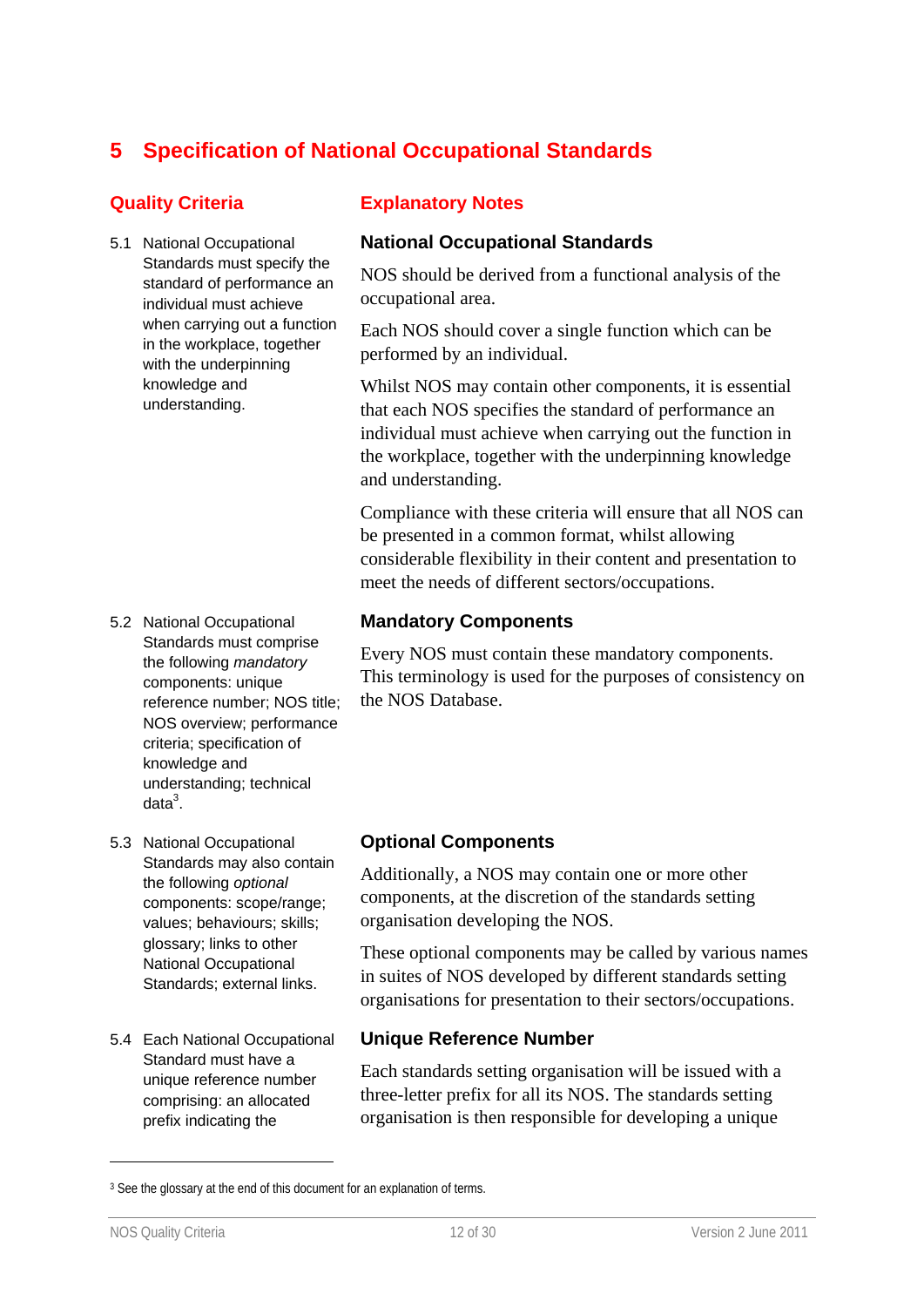organisation which has developed the NOS; a suffix indicating the position of the NOS in the functional map or suite.

5.5 Each National Occupational Standard must have a unique, concise title which clearly and accurately describes the function.

5.6 National Occupational Standards must have an overview which clearly and concisely describes what the NOS is about and who it is for.

5.7 5.7 National Occupational Standards must have performance criteria that clearly and concisely specify the standard of performance required when carrying out the function.

suffix for each NOS indicating the position of the NOS in the functional map or suite.

#### **NOS Title**

The title of each NOS should be unique, ie there should not be another NOS with the same title. The title should be as concise as possible whilst clearly and accurately describing the function it covers<sup>4</sup>.

A NOS title should start with an active verb (eg "Encourage" not "Encouraging") which accurately describes the nature of the function, followed by the object of the verb (eg "innovation"). It may be necessary to add further information to the title to more closely define the context(s) in which it may apply (eg "in your area of responsibility").

In the Management & Leadership Standards, for example, *Encourage innovation in your area of responsibility* applies in a narrower context than *Encourage innovation in your organisation*.

#### **NOS Overview**

An overview is provided for information purposes only and should not be used for assessment purposes. An overview may therefore be amended without affecting the performance and/or knowledge and understanding demands of the NOS (see Section 6.2 on tailoring NOS).

The aim of the overview is to rapidly indicate to the reader what the NOS is about and who it is for. It should therefore be as clear and concise as possible and should not seek to provide a summary of the full content of the NOS.

#### **Performance Criteria**

Performance criteria answer the question: "what does an individual need to do or ensure happens in order to carry out the function to a satisfactory standard?".

Taken together, the performance criteria should be capable of distinguishing between satisfactory and unsatisfactory performance in the function covered by the NOS. Whilst mundane aspects need not be covered, the performance criteria should cover all the aspects which are critical to

-

<sup>4</sup> See *Guide to Developing NOS*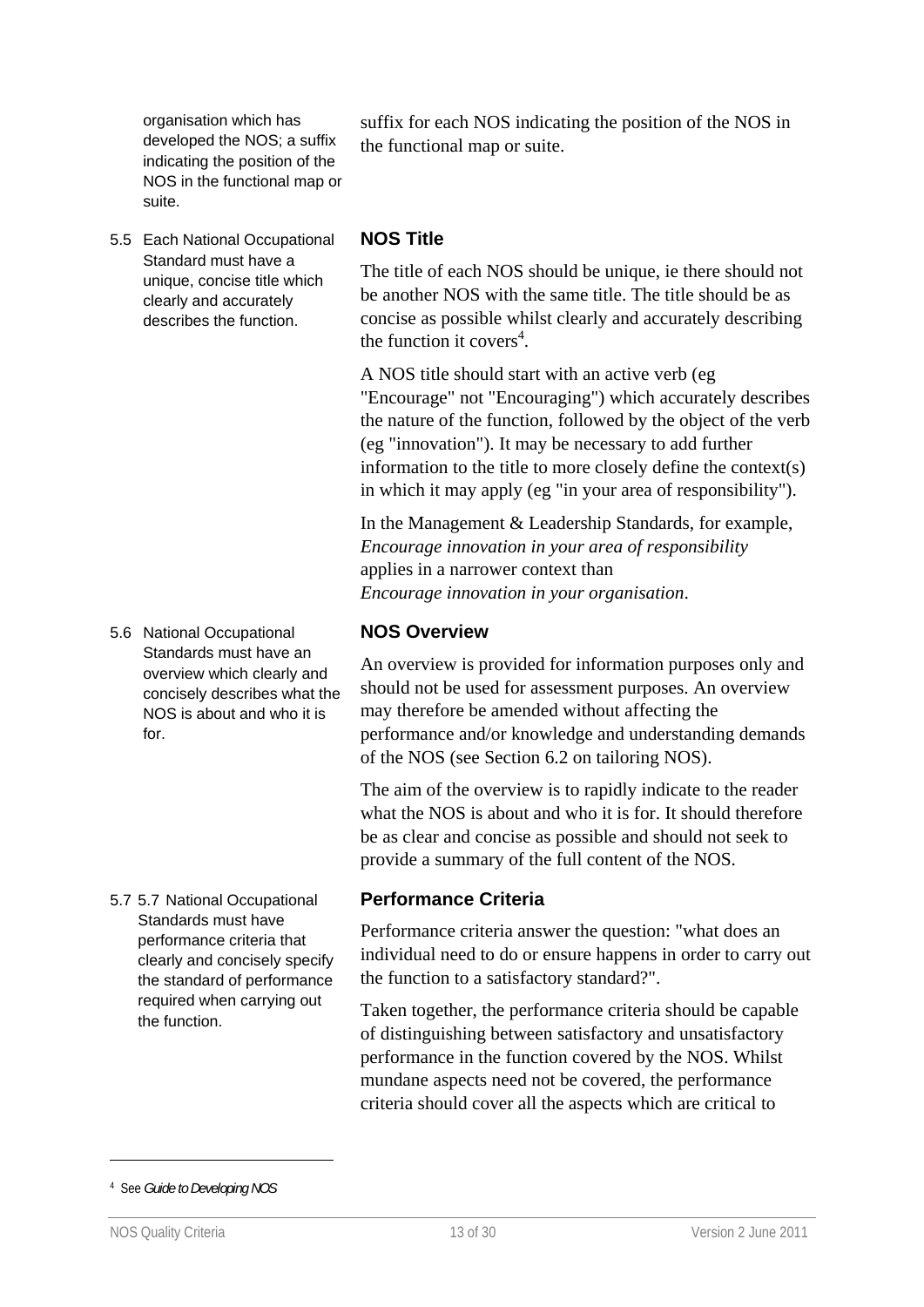carrying out the function to a satisfactory standard.

Each performance criterion must be achievable by a competent individual when they are carrying out this function.

Each performance criterion should start with an active verb in the second person singular and be able to follow the introductory phrase: "You must be able to...".

Each performance criterion should clearly and concisely specify what the individual carrying out the function needs to do or ensure happens and the standard of performance that is satisfactory.

Performance criteria also need to cover likely contingencies which may arise. For example, "when the query is outside your area of responsibility, refer it promptly to the relevant department". Clearly, an individual will only need to perform to a contingency performance criterion if that contingency arises, but, whether the contingency arises or not, they will need to know what to do in such circumstances. Contingency performance criteria, like the example above, sometimes have a conditional phrase or clause ("when the query is outside your area of responsibility") before the main verb ("...refer it promptly to the relevant department").

NOS are often divided into "sub sections" which describe various sub-functions identified in the functional analysis. For example, the function *Plan, organise, monitor and evaluate activities in your area of responsibility* may be divided into four elements, *Plan...Organise...Monitor... Evaluate..*.

Performance criteria may be called by other titles (such as "Outcomes of effective performance", "Performance indicators" or "Performance standards") in suites of NOS developed by different standards setting organisations for presentation to their sectors/ occupations.

In the past, for some NOS, the performance criteria were contained in a separate document. This is no longer acceptable as they are mandatory components required in the NOS Template and for the NOS Database.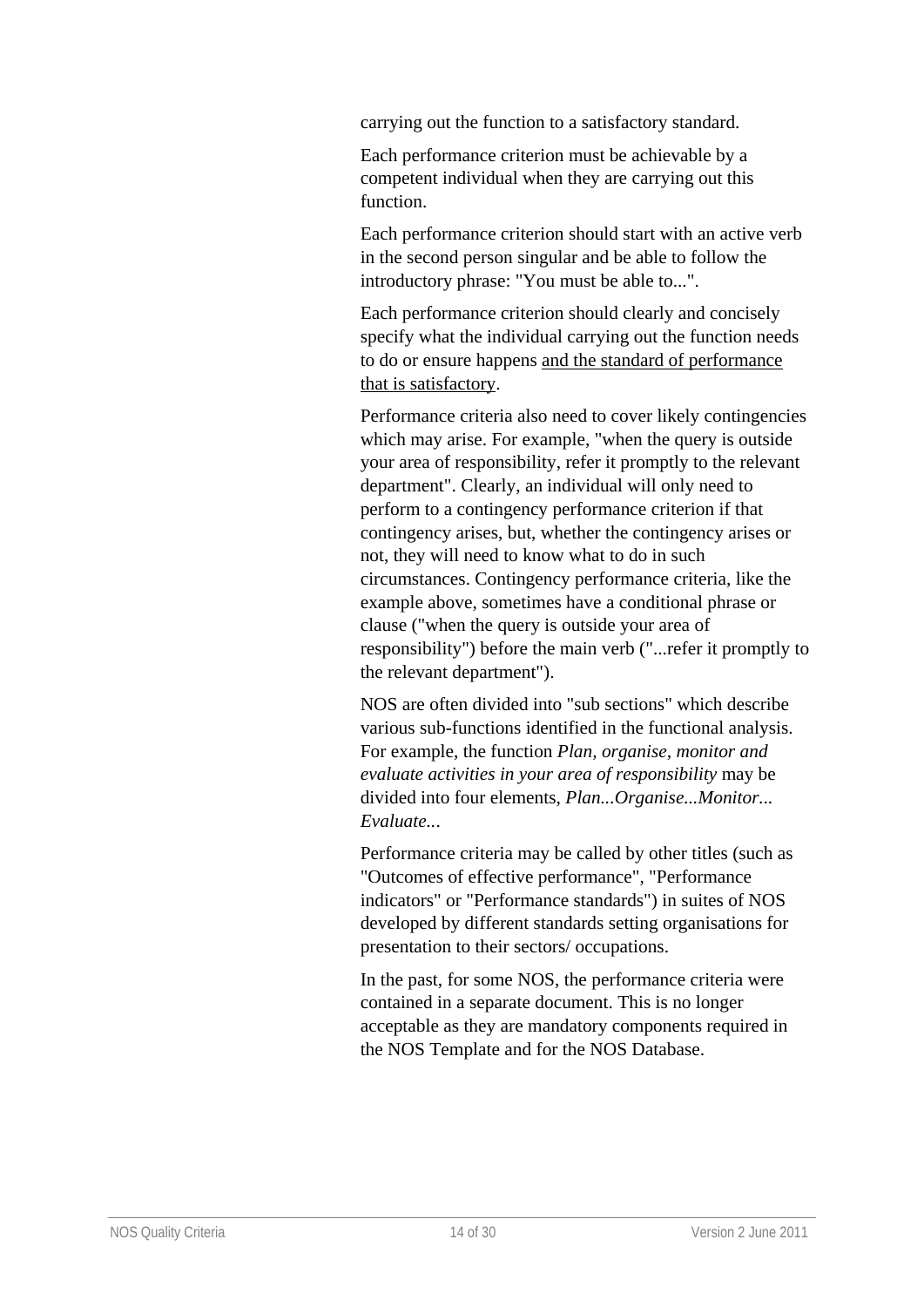5.8 National Occupational Standards must have a specification of the knowledge and understanding an individual must possess in order to perform consistently to the required standard.

### **Knowledge and Understanding**

The specification of knowledge and understanding in a NOS answers the question: "what does an individual need to know and understand in order to perform this function consistently to the required standard?".

The specification should comprise only the knowledge and understanding which is essential for effective performance of the function covered by the NOS.

The level of detail to which knowledge and understanding is specified will depend on the nature of the function being performed and is the responsibility of the standards setting organisation developing the NOS to determine with its stakeholders.

Knowledge and understanding items may be grouped together in sections (eg consistent with the element titles or divided into different areas of knowledge, such as "legislation and policies" or "knowledge of the work context").

Knowledge and understanding may be called by other titles (such as "Knowledge" or "Underpinning knowledge and understanding") in suites of NOS developed by different standards setting organisations for presentation to their sectors/occupations.

For some NOS, the knowledge and understanding specification is contained in a separate document. This is permissible as long as:

there is clear reference to the separate document containing the knowledge and understanding;

it is made clear that competent performance requires an individual to *both* meet the performance criteria *and* possess the underpinning knowledge and understanding.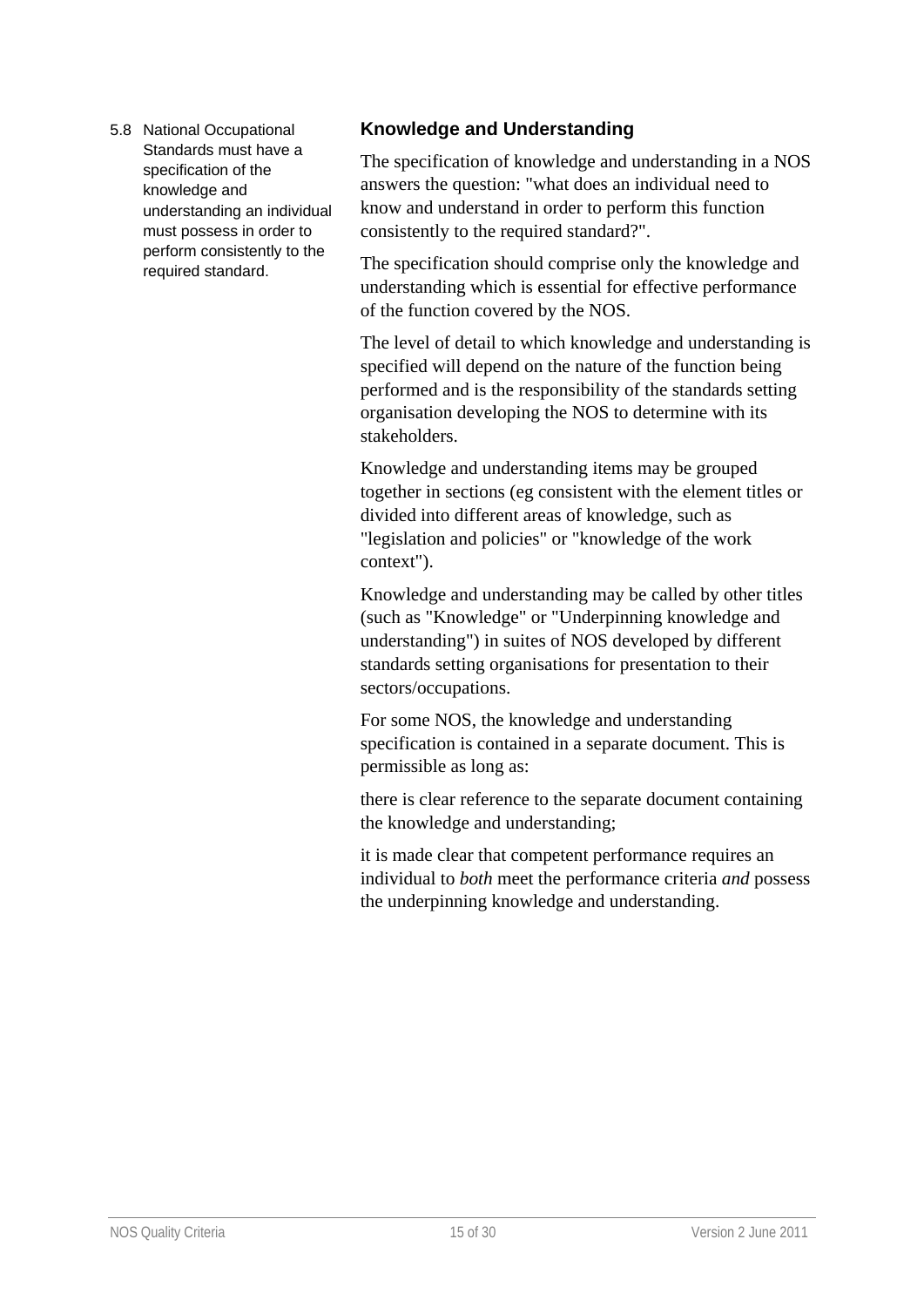5.9 National Occupational Standards must contain the required technical data.

#### **Technical Data**

Each approved NOS must have the following technical  $data<sup>5</sup>$ :

- the name of the standards setting organisation which has developed the NOS;
- the version number;
- the date the NOS was approved;
- the date by which it is anticipated the NOS will be reviewed (flexible in line with emerging sector/ occupation needs and priorities);
- $\bullet$  the validity of the NOS, ie "current" a NOS currently in use or "legacy" – a NOS which has been superseded, but which is still used within qualifications;
- $\bullet$  the status of the NOS, ie "original" a new NOS, or "tailored" – a NOS imported from another organisation's suite with minor amendments to make it relevant to the new context but without changing the demands of the NOS (see Section 6);
- the name of the originating organisation and the unique reference number of the original NOS;
- the occupations to which the NOS applies.

#### **Scope/Range**

Scope or range should only be used where different circumstances or situations have a critical impact on performance. Scope or range should not be used simply to provide illustrative examples or clarify the meaning of a term or phrase (which can be done in a glossary).

Sometimes, in order to show they are fully competent, an individual needs to show that they can cope with all items in the scope/range. Example 1: a driver of an emergency vehicle would need to show they could handle all types of "Conditions: daylight, night-time, dry, wet, clear, foggy".

At other times, the individual may not need to show that they can cope with all items in the scope/range. Example 2: depending where they were based, a driver of an emergency vehicle may not need to show they can handle all parts of the scope/range "Road types: side road, main road,

5.10 A National Occupational Standard may have statements specifying its scope or the range of variables that have a critical impact on the quality of performance required.

-

<sup>&</sup>lt;sup>5</sup> For a detailed specification see the NOS Template on the NOS Database website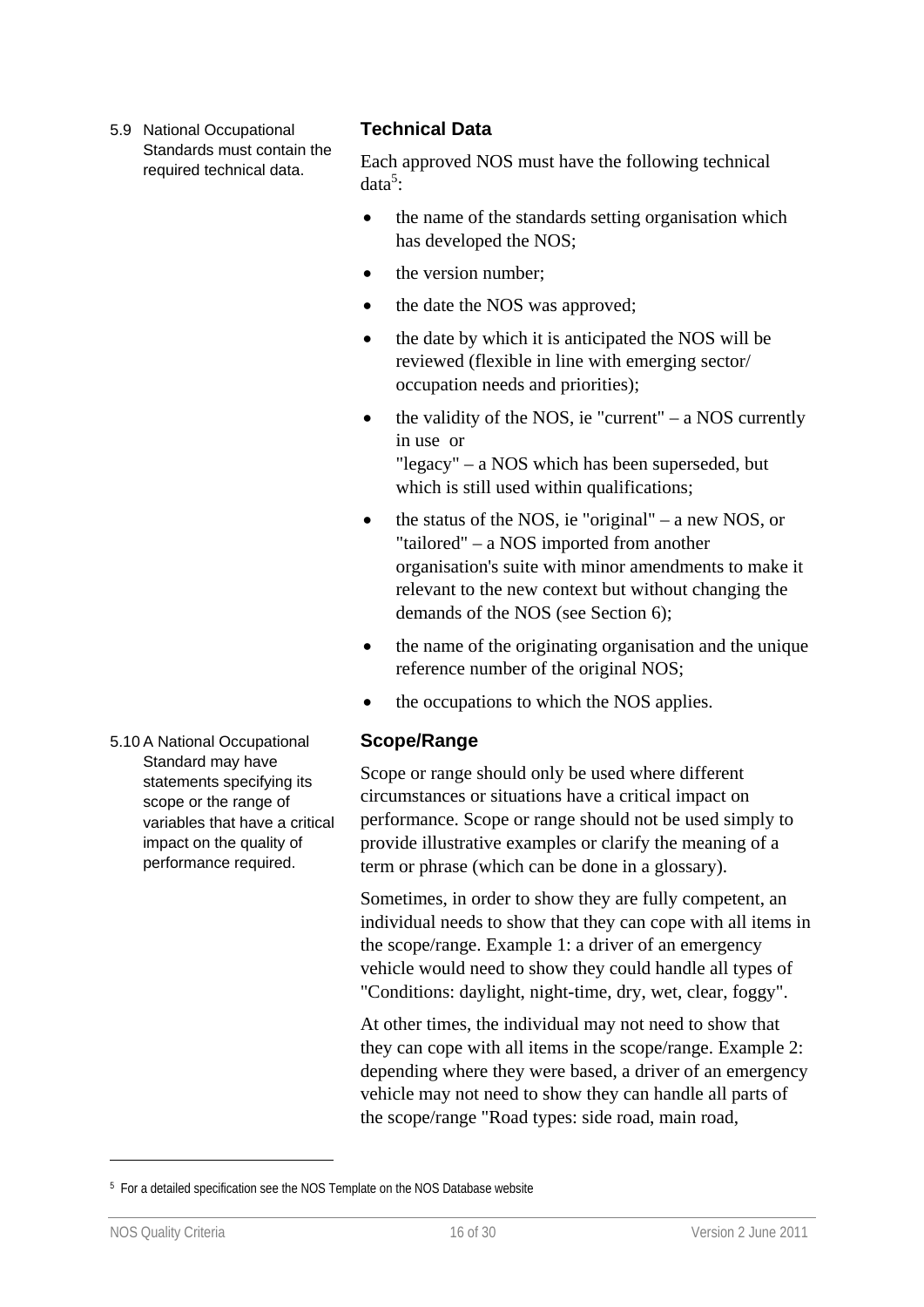motorway".

The terms "scope" and "range" are used interchangeably in suites of NOS developed by different standards setting organisations for presentation to their sectors/occupations, although, technically, "range" specifies all the conditions which *must* be met (see Example 1 above) and "scope" indicates the different variables an individual *might* have the deal with (see Example 2 above).

#### **Values**

Examples of values include: "respect confidentiality, and inform individuals, families, carers, groups and communities about when information needs to be shared with others", "promoting equality, diversity and antidiscriminatory practice" or "good practice requires reflection and a continuing search for improvement".

How values are expressed in NOS is left to the discretion of the standards setting organisation developing the NOS.

#### **Behaviours**

Behaviours, as they are expressed in NOS, tend to be generic and transferable to a wide range of contexts; they often include behaviours linked to employability skills. Examples of behaviours include: "make time available to support others" or "clearly agree what is expected of others and hold them to account", "take timely decisions that are realistic for the situation".

How behaviours are expressed in NOS is left to the discretion of the standards setting organisation developing the NOS.

#### **Skills**

These may include the technical skills specific to the function described and/or employability skills transferable to a wide range of contexts. Examples of skills include: "analysing", "listening", "time management".

How skills are expressed in NOS is left to the discretion of the standards setting organisation developing the NOS.

5.14 National Occupational Standards may contain a glossary with explanations of the key words or phrases

#### **Glossary**

How the glossary is presented is left to the discretion of the standards setting organisation developing the NOS.

5.11 National Occupational Standards may have specifications of the values that underpin the function and which an individual is expected to demonstrate when performing the function.

5.12 National Occupational Standards may have specifications of the behaviours that an individual is expected to demonstrate when performing the function.

5.13 National Occupational

Standards may specify the professional, technical, managerial and/or

interpersonal skills required to perform the function.

used in the NOS.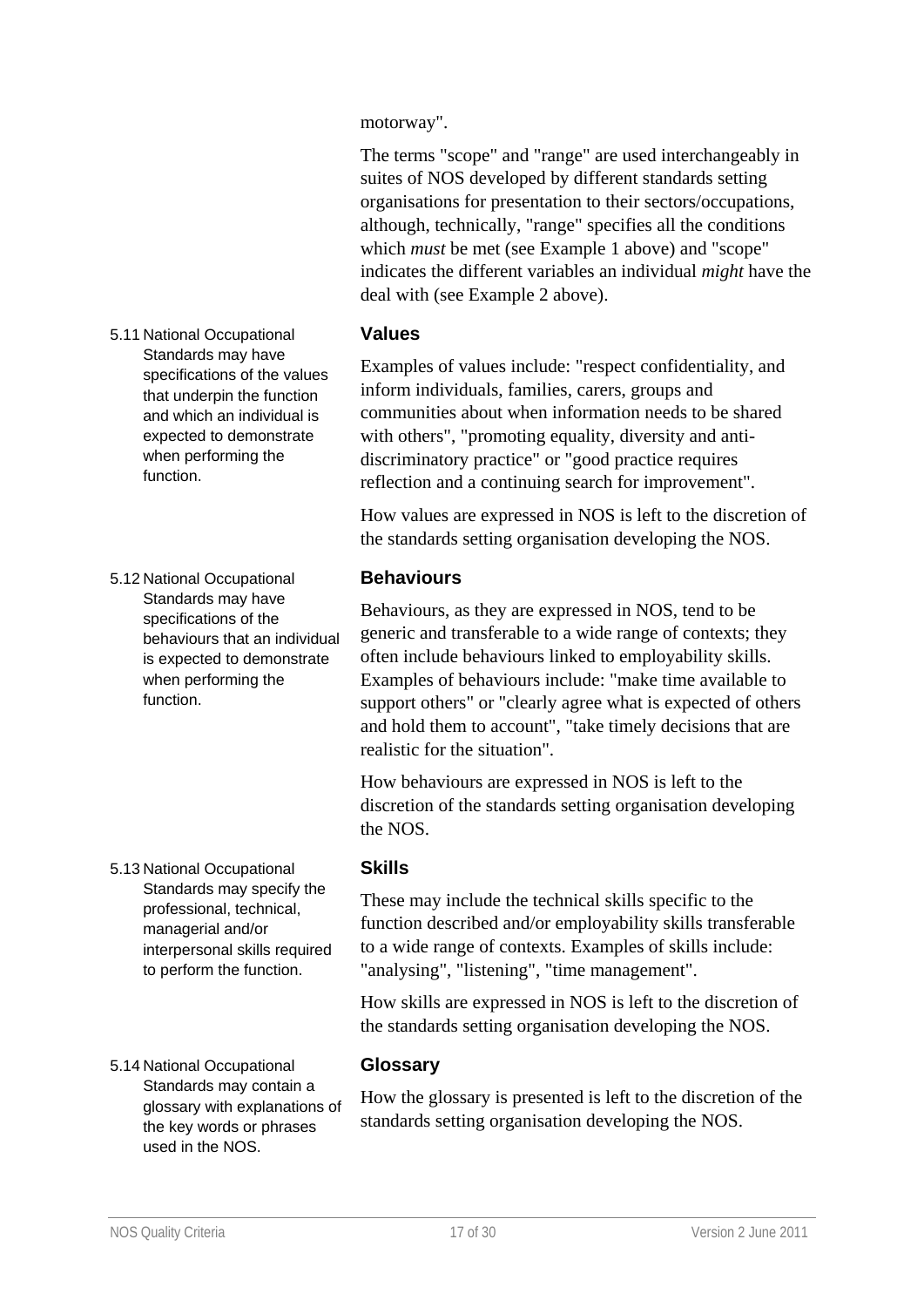- 5.15 National Occupational Standards may indicate how the NOS links to other NOS.
- 5.16 National Occupational Standards may indicate how the NOS links to other documents and systems.

#### 5.17 Each National Occupational Standard must be specified in such a way that it may be used in every part of the UK where the function is carried out.

5.18 Each National Occupational Standard must meet the requirements of all the sectors/occupations where the function is carried out.

### **Links to other NOS**

How the links to other NOS are presented is left to the discretion of the standards setting organisation developing the NOS.

#### **External Links**

NOS may indicate how the NOS links to other documents and systems (such as professional standards, codes of practice, pay and grading systems, collective bargaining agreements, licenses to practice, Core Skills and Key Skills).

How external links are presented is left to the discretion of the standards setting organisation developing the NOS.

#### **UK-wide Standards**

NOS are a UK-wide, not just a single nation's, resource. It is important that a NOS can be used in every part of the UK where the function is carried out.

Care should be taken to ensure that NOS align with legislative, regulatory, policy and institutional requirements in all of the UK nations to which they apply (in a minority of cases, NOS do not apply to all four nations or only apply to one nation). This may require the standards setting organisation developing the NOS to use generic terminology, rather than referring to specific laws, regulations or institutions.

#### **Single standards to cover common functions**

Where the same function is carried out in more than one sector/occupation, NOS should be developed in consultation with the standards setting organisations covering the other sectors/occupations to ensure that, wherever possible, a single common NOS is developed which meets the requirements of all contexts where the function is carried out (see 4.2).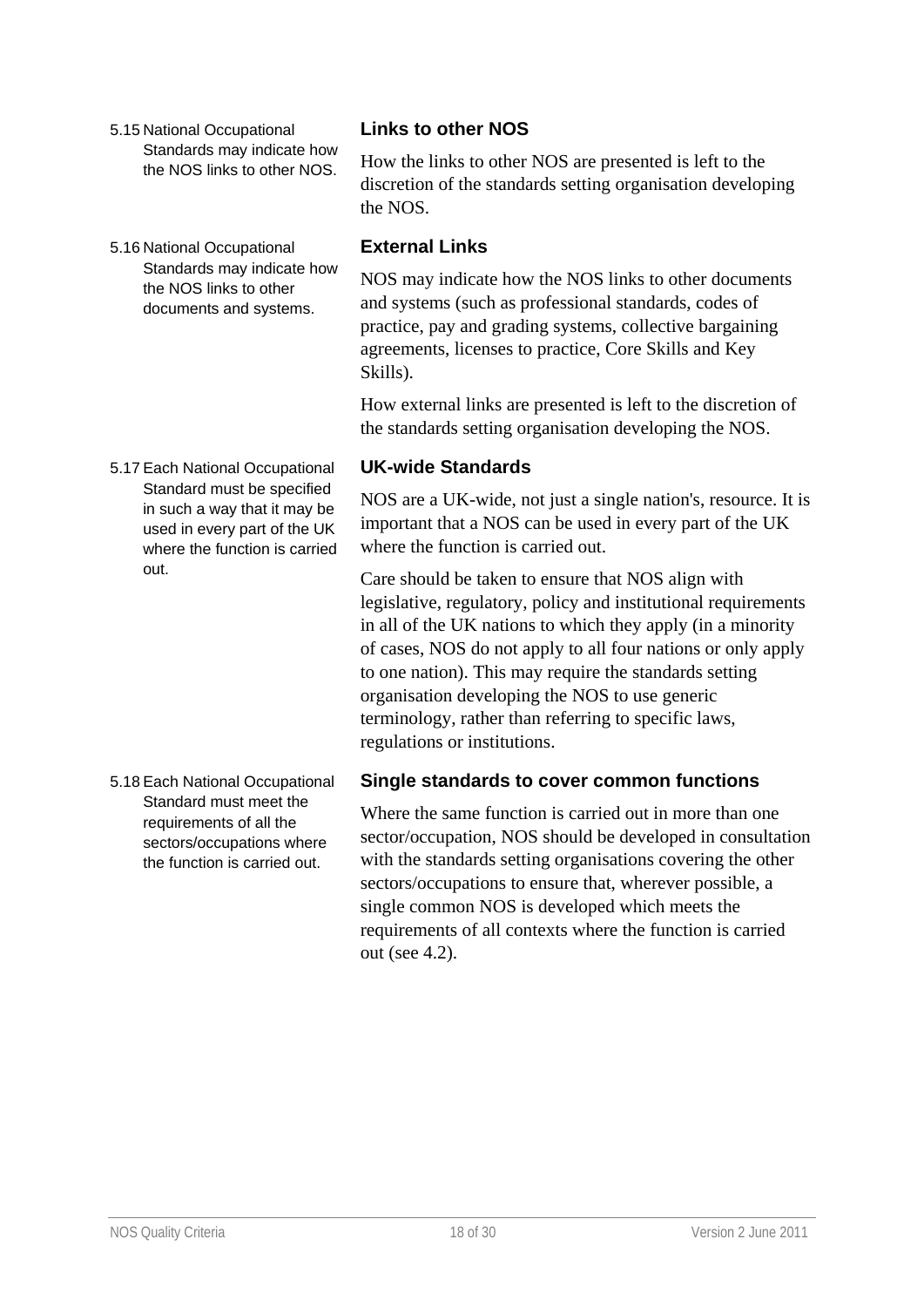5.19 Each National Occupational Standard must specify current effective practice in the function as evidenced by research and agreed by representatives of the sector/occupation(s) involved.

#### 5.20 National Occupational Standards must be free from direct or indirect unfair discrimination against an individual or group of individuals.

5.21 The wording of each National Occupational Standard must be concise, clear and appropriate for the individuals carrying out the function.

### **Evidence-based Standards**

Standards setting organisations developing NOS should provide evidence to show that the NOS specify current effective practice in the function. This evidence may include:

- findings of research into effective practice in the function;
- $\bullet$  outcomes of consultations or deliberations with a representative sample of employers, practitioners and/or subject matter experts to agree definitions of effective practice in the function;
- empirical studies of the effectiveness of the NOS, or drafts of the NOS, in practice.

### **Standards Free From Unfair Discrimination**

Standards setting organisations must ensure that both the content and the wording of NOS are free from direct or indirect unfair discrimination against an individual or group of individuals.

### **Clear, Concise Standards**

Great care should be taken to ensure the wording of each NOS is as concise as possible and is clear and appropriate to the individuals who carry out the function. This may require specialist editing or a professional language review.

Consideration should be given to making the NOS available in Welsh and/or other native or foreign languages where there is evidence of demand.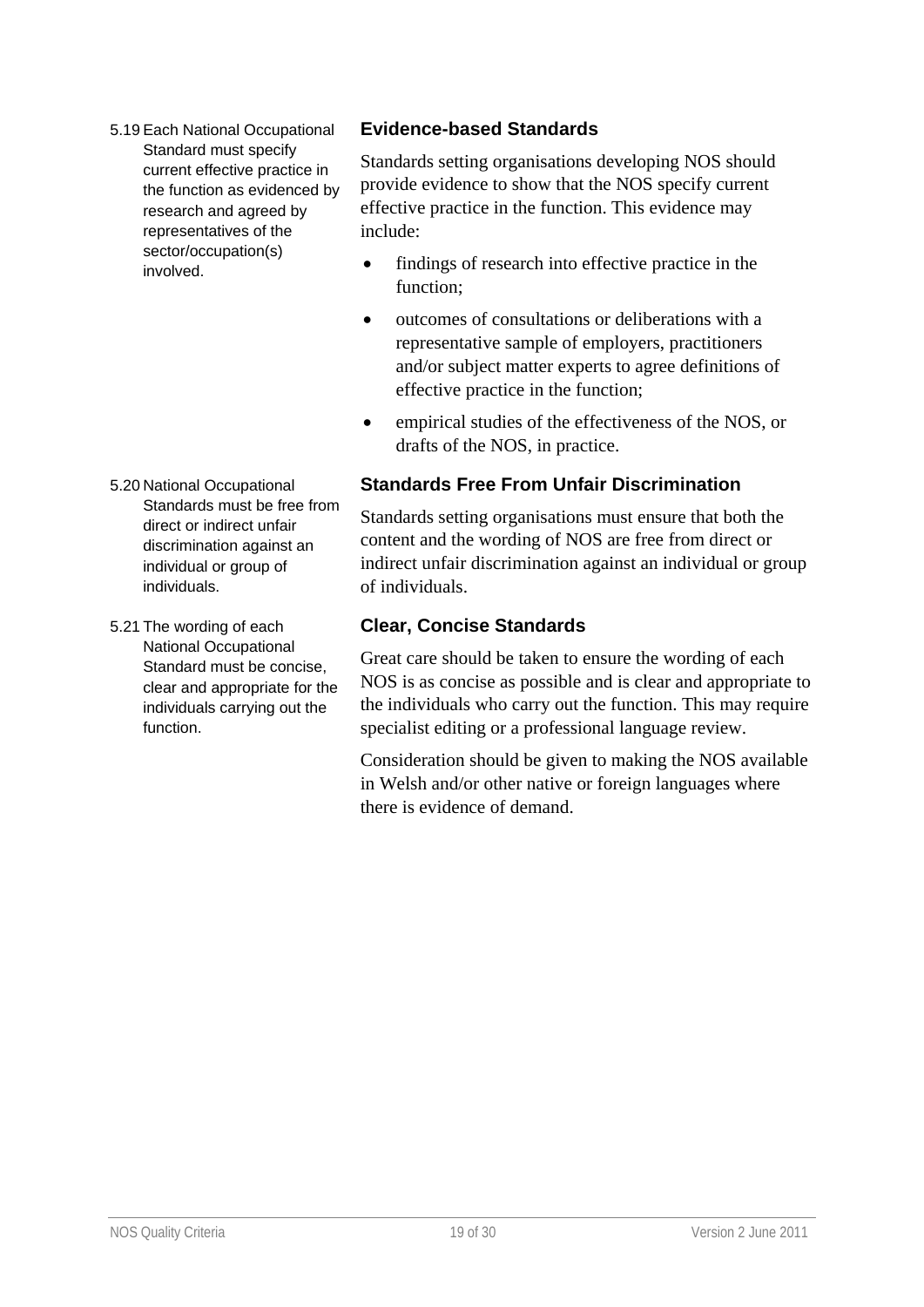# **6. Importing and Tailoring National Occupational Standards**

6.1 Where there is an existing NOS which accurately describes the standard of performance required of individuals when they carry out a function in the functional map, this NOS may be imported into a new NOS suite.

#### 6.2 Where there is an existing NOS which accurately describes the standard of performance required of individuals when they carry out a function defined in the functional map, this may just be signposted rather than brought into the suite

6.2 Where a NOS accurately describes the standard of performance required of individuals when they carry out a function but the

#### **Quality Criteria Explanatory Notes**

#### **Importing National Occupational Standards**

Any existing NOS or NOS in development which potentially cover the functions in the functional map will have been identified (see Section 4).

Potential NOS should be carefully reviewed by the standards setting organisation and its stakeholders to see whether they accurately describe the standard of performance required of individuals when they carry out these functions in the context of the new sector/occupation.

If a potential NOS accurately describes the standard of performance required of individuals when they carry out the function and the language is clear and meaningful to those carrying out this function in the new sector or occupation, the potential NOS should be imported into the new suite without any amendments (ie all components – both mandatory and optional – are imported and the content remains exactly the same, without any changes to the wording, additions or deletions).

A NOS which has been brought in from another NOS suite without any amendments is known as an "imported NOS".

An individual who has demonstrated their competence in an imported NOS is also deemed to be competent in the original NOS, and vice versa.

#### **'Signposting' NOS in other NOS suites**

Rather than bringing in NOS from other sectors, it is possible to 'signpost' to them. This means that the same process for checking the relevance of the NOS is adopted as above, but they are not incorporated into the suite of NOS as such. The advantage is that a suite of NOS will concentrate on the key functions that differentiate the industry from others, but signposting at the same time recognises the transferable competence demonstrated by employees in the industry

#### **Tailoring National Occupational Standards**

It is sometimes the case that a potential NOS from another suite accurately describes the standard of performance required of individuals when they carry out this function in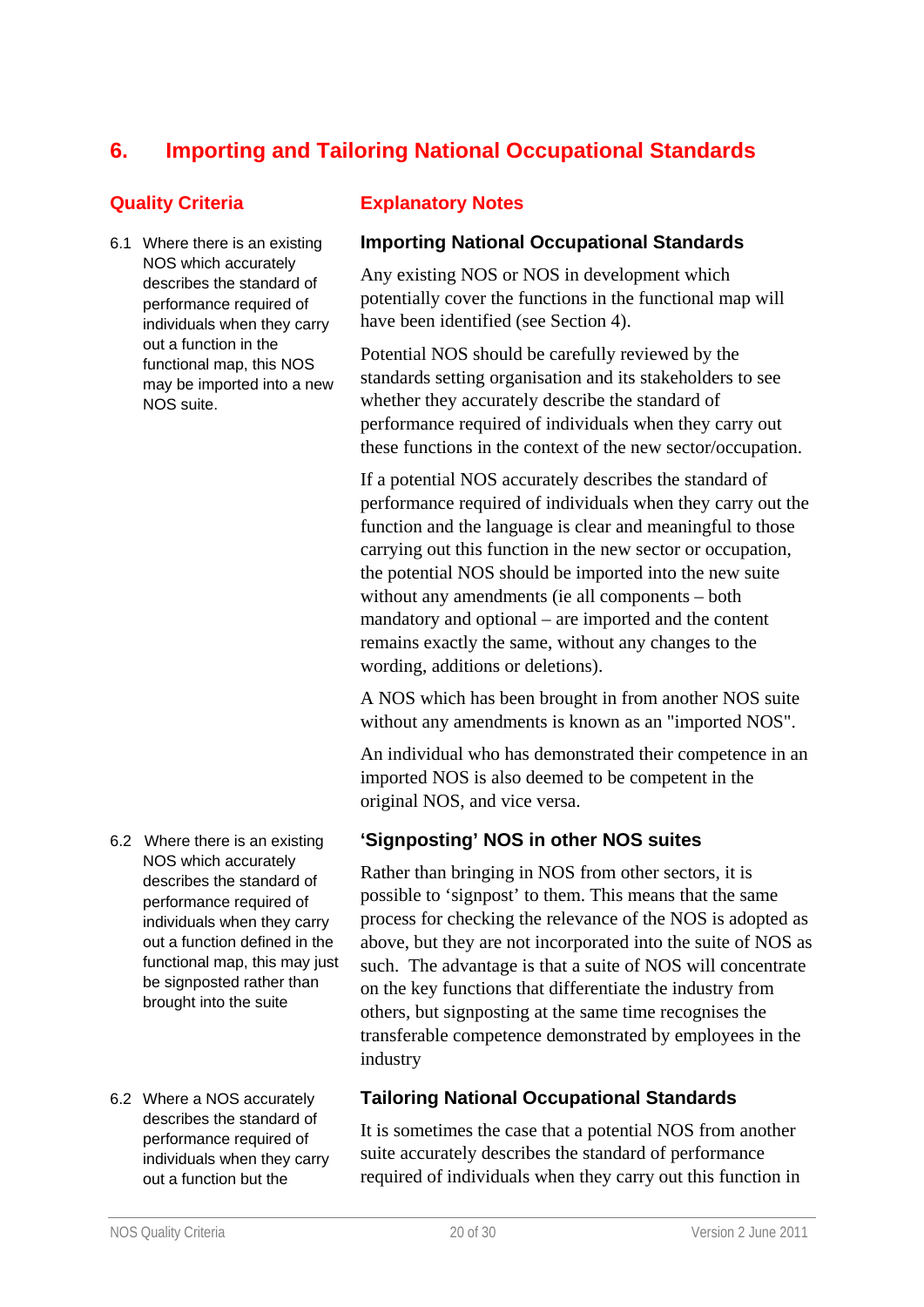wording is unclear, ambiguous or not meaningful to those carrying out this function in the new context. this NOS may be tailored for use in the new NOS suite.

the new context, but the wording is (a) unclear or ambiguous or (b) not meaningful to those carrying out this function in the new context.

In these cases the NOS may be tailored for use in the new context as long as any changes made do not change the demands of the NOS in terms of the standard of performance or knowledge and understanding required<sup>6</sup>.

Examples of tailoring include:

- rewriting the NOS overview section to ensure that users in the new context understand what the NOS is about and who it is for;
- rewording performance criteria or knowledge and understanding items to make them more understandable to those carrying out the function, without changing the demands of the NOS;
- changing words which may have a specific meaning in one context but not in another (eg client/customer, service user/patient, product/service, business/ organisation).

A NOS which has been brought in from another NOS suite and amended without changing the demands of the NOS is known as a "tailored NOS".

An individual who has demonstrated their competence in a tailored NOS is also deemed to be competent in the original NOS, and vice versa.

Changes to the title of the NOS are not permitted under the tailoring process. If the title needs to be changed it becomes a new NOS.

Also, if the changes made are so significant that they change the demands of the NOS, it becomes a new NOS.

#### **Reformatting National Occupational Standards**

NOS brought in from elsewhere may NOT be reformatted. This was allowed in the past but since all NOS from April 2010 have had to be written using the same NOS template, for use in the NOS Database, this is no longer possible.

The only way in which NOS can be re-formatted is by employers and standards setting organisations for their own use and for publication on their own websites, providing that every component of the original NOS is retained and that

-

6.3 NOS brought in from elsewhere may not be reformatted.

<sup>6</sup> Fuller guidance on how to tailor NOS without changing the demands of the NOS is provided in the *NOS Guidance* publication.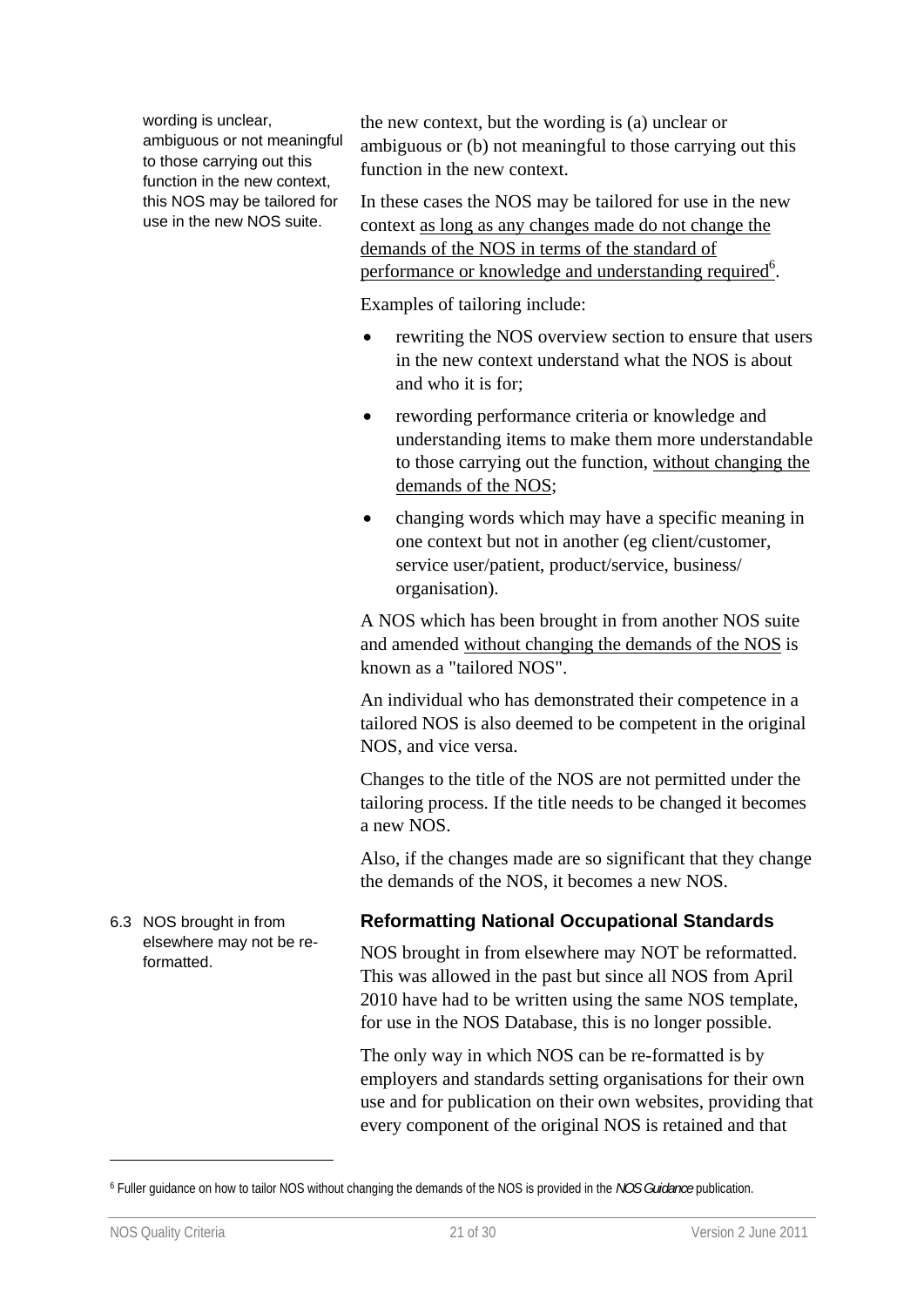the originating standards setting organisation agrees to the reformatting.

#### 6.4 The originating standards setting organisation must be informed of any intention to import its NOS. Where tailoring is involved, the originating standards setting organisation must agree that the tailoring has not changed the demands of the NOS.

### **Process for Importing or Tailoring NOS**

A standards setting organisation considering importing or tailoring a NOS should inform the originating standards setting organisation at an early stage in order that any issues regarding the impact of proposed rewording on the demands of the NOS may be fully discussed and agreed.

Where the intention is to import a NOS (ie without any changes to the wording, additions or deletions), written (or e-mail) permission must be obtained from the originating standards setting organisation.

Where a NOS has been tailored for use in another sector or occupation, the originating standards setting organisation must agree in writing (or e-mail) that the tailoring has not changed the demands of the NOS.

The originating standards setting organisation should maintain a record of which of its NOS have been imported or tailored and by which standards setting organisation.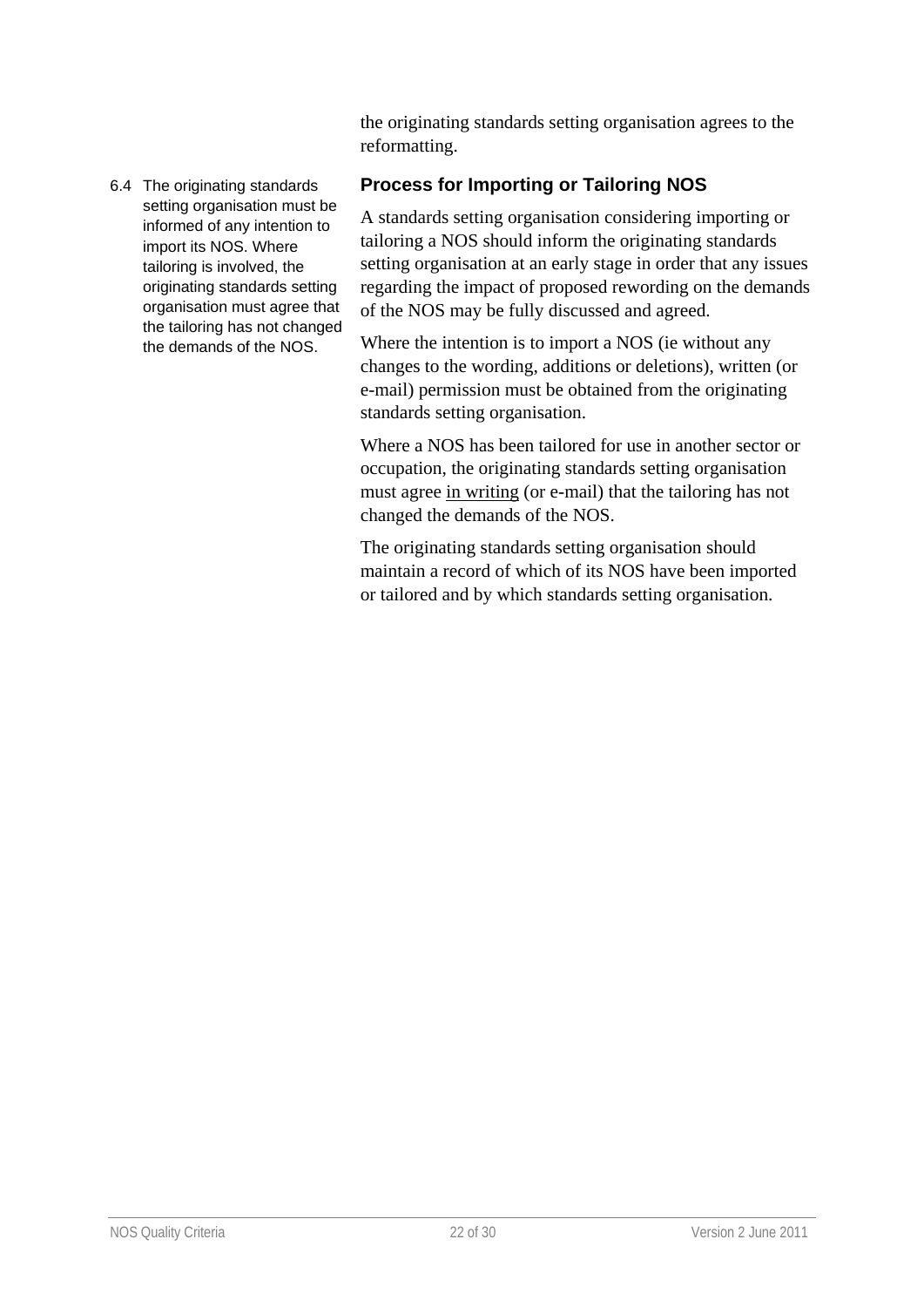# **7. Approving and Maintaining National Occupational Standards**

7.1 After it has checked to ensure all relevant quality criteria have been met, the standards setting organisation must submit new and revised NOS for approval.

7.2 Standards setting organisations must keep their NOS under continuous review to ensure they are relevant and up-to-date, revise NOS which need revising and delete NOS which are no longer required.

#### **Quality Criteria Explanatory Notes**

### **Gaining Approval for NOS**

Standards setting organisations are responsible for the quality of the NOS they develop and must have quality assurance systems in place. These will be monitored through the published Quality Assurance arrangements.

When the standards setting organisation is satisfied that the new or revised NOS meet all the relevant quality criteria in sections 3, 4, 5 and 6 of this document, the final version of the NOS should be uploaded to the NOS Database to enable approval by the UK NOS Panel.

Once approved, the NOS are freely available for employers, other standards setting organisations and stakeholders to use.

#### **Maintaining the Relevance and Currency of NOS**

Standards setting organisations are responsible for ensuring their NOS remain current and relevant for their sector/occupation(s).

Standards setting organisations should keep their NOS under review to ensure they continue to describe good practice in their sector/ occupation(s) and take account of any social, economic, technological or legislative developments.

Where NOS need revising, the standards setting organisation should plan to revise them in priority order as part of its business planning process (see Quality Criterion 2.2).

Where a NOS has been superseded by a new or revised NOS but it is still used in a qualification(s), it should remain on the NOS Database and the validity field should be changed from "current" to "legacy" (see Quality Criterion 5.9).

Where NOS are no longer required or have been superceded by new or revised NOS, the obsolete NOS should be deleted from the NOS Database.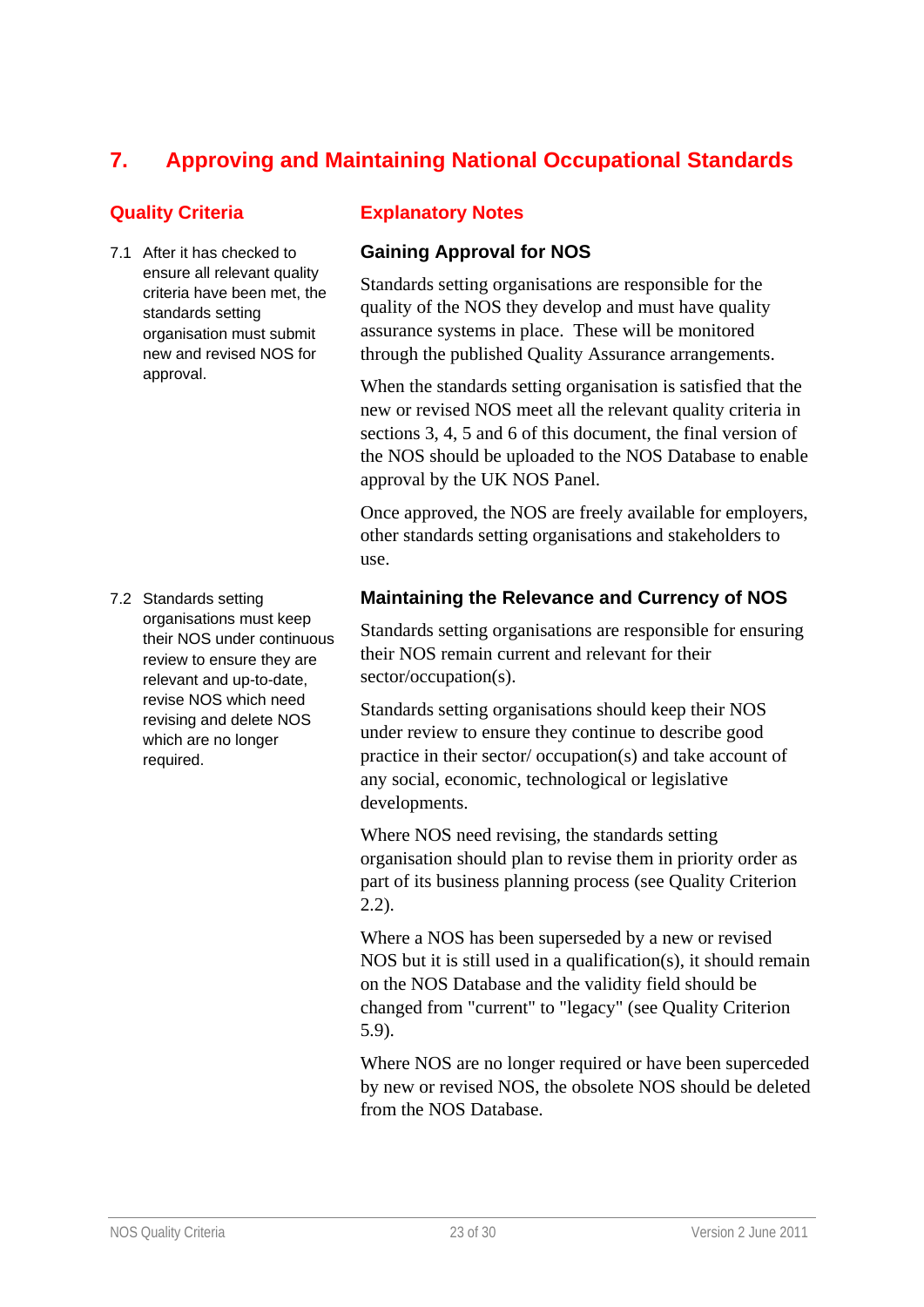# **8. Supporting the Implementation of NOS**

- 8.1 As part of its business planning process, each standards setting organisation should plan how to ensure NOS are used effectively by stakeholders in its sector/occupation for both skills development and business outcomes.
- 8.2 In addition to their NOS being available on the NOS Database, standards setting organisations may make their NOS, and products and services based on their NOS, available through their own websites and/or other media.
- 8.3 Each standards setting organisation must lead the promotion of NOS and/or NOS-based products and services to stakeholders in its sector/occupation in ways that are consistent with agreed overarching guidelines.

### **Quality Criteria Explanatory Notes**

### **Planning the Implementation of NOS**

NOS may be used for both skills development purposes (eg training and development, qualifications, apprenticeships, CPD) and to deliver business outcomes (eg productivity, cost-reduction, profitability, product/service quality, riskreduction, safety and continuity of employment).

Each standards setting organisation should consider both these aspects in its business planning (see Quality Criterion 2.2).

#### **Providing Access to NOS and NOS-based Products and Services**

As a minimum, standards setting organisations must provide access to their NOS via the NOS Database.

However, standards setting organisations may also provide access to NOS in their sector/occupation format on their websites and make available a range of other NOS-based products, services and support to meet needs of the sector/occupation.

#### **Promotion of NOS**

The UK Commission for Employment and Skills will develop, in partnership with standards setting organisations and the Alliance of SSCs, overarching guidelines for the promotion of NOS.

To ensure messages are consistent and not conflicting, each standards setting organisation must ensure that its own promotional activities for NOS and/or NOS-based products/services are aligned with these overarching guidelines.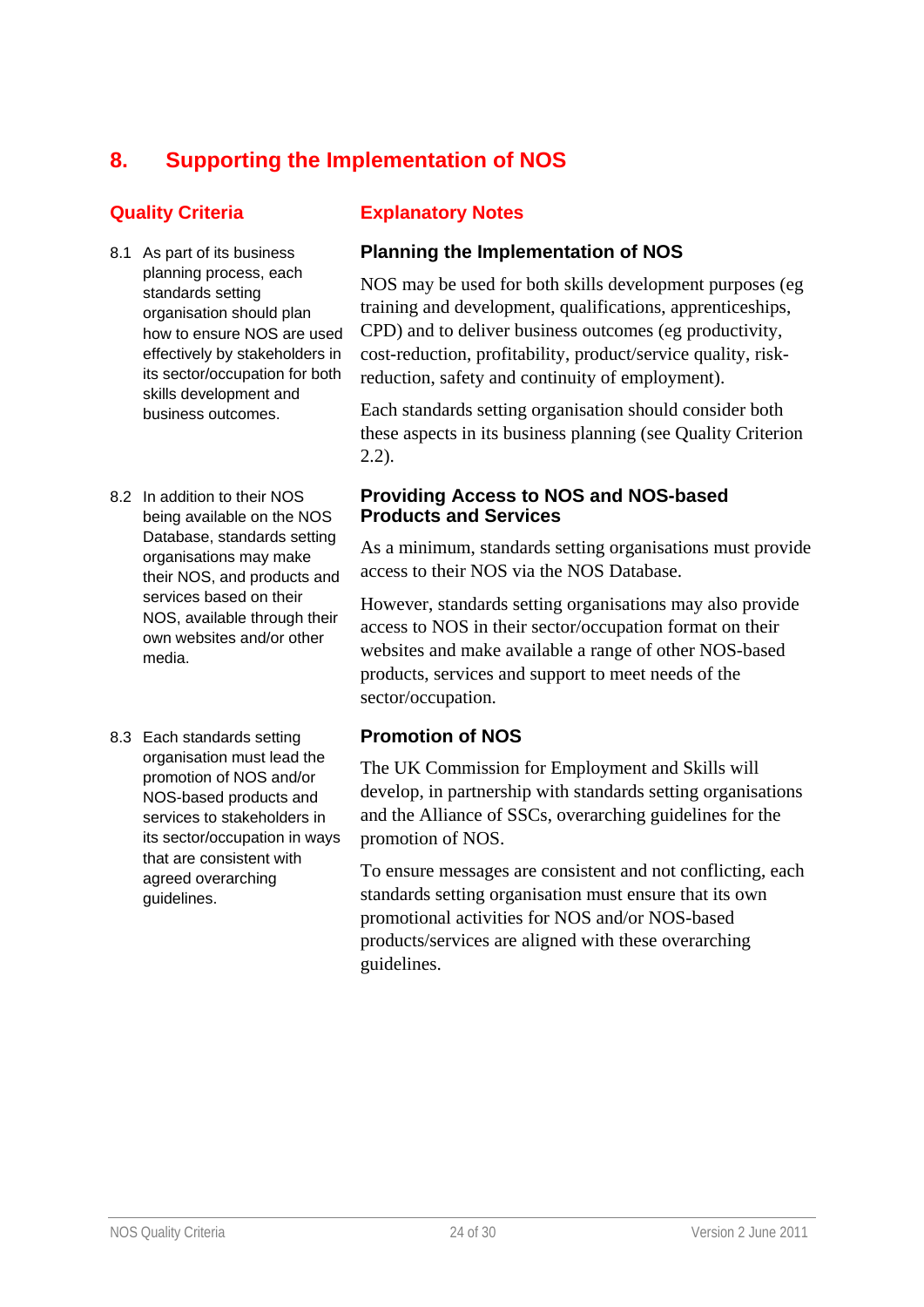# **9. Evaluating National Occupational Standards**

9.1 Each standards setting organisation must gather information about who is using NOS and NOS-based products/ services for what purposes.

- 9.2 Each standards setting organisation must record feedback from users of NOS and NOS-based products/ services.
- 9.3 Each standards setting organisation must develop meaningful indicators and collect data to measure the impact of NOS and NOSbased products/services on skills development and business outcomes.

### **Quality Criteria Explanatory Notes**

### **Gathering Information on the Use of NOS**

The first level of evaluation is knowing who is using NOS and for what purposes.

This provides quantitative data to gauge the depth (what percentage of organisations are using NOS and NOS-based qualifications/products/services) and breadth (how widely they are using NOS, ie for what range of purposes and for which range of staff) of market penetration.

It also provides a database for gathering feedback on the NOS and developing case studies of how NOS are being used.

### **Recording Feedback on NOS**

The second level of evaluation is gathering and analysing feedback from users on the NOS and NOS-based products/ services and using this feedback to inform changes and developments.

#### **Evaluating the Impact of NOS**

The third level of evaluation is measuring the impact of NOS on both skills development and business outcomes in the sector/occupation.

This involves establishing measures and working with users to quantify the benefits and costs of using NOS and NOSbased products/services.

Understanding the potential benefits and costs is essential to making the business case for the development and implementation of NOS and NOS-based products/services (see Quality Criterion 2.2).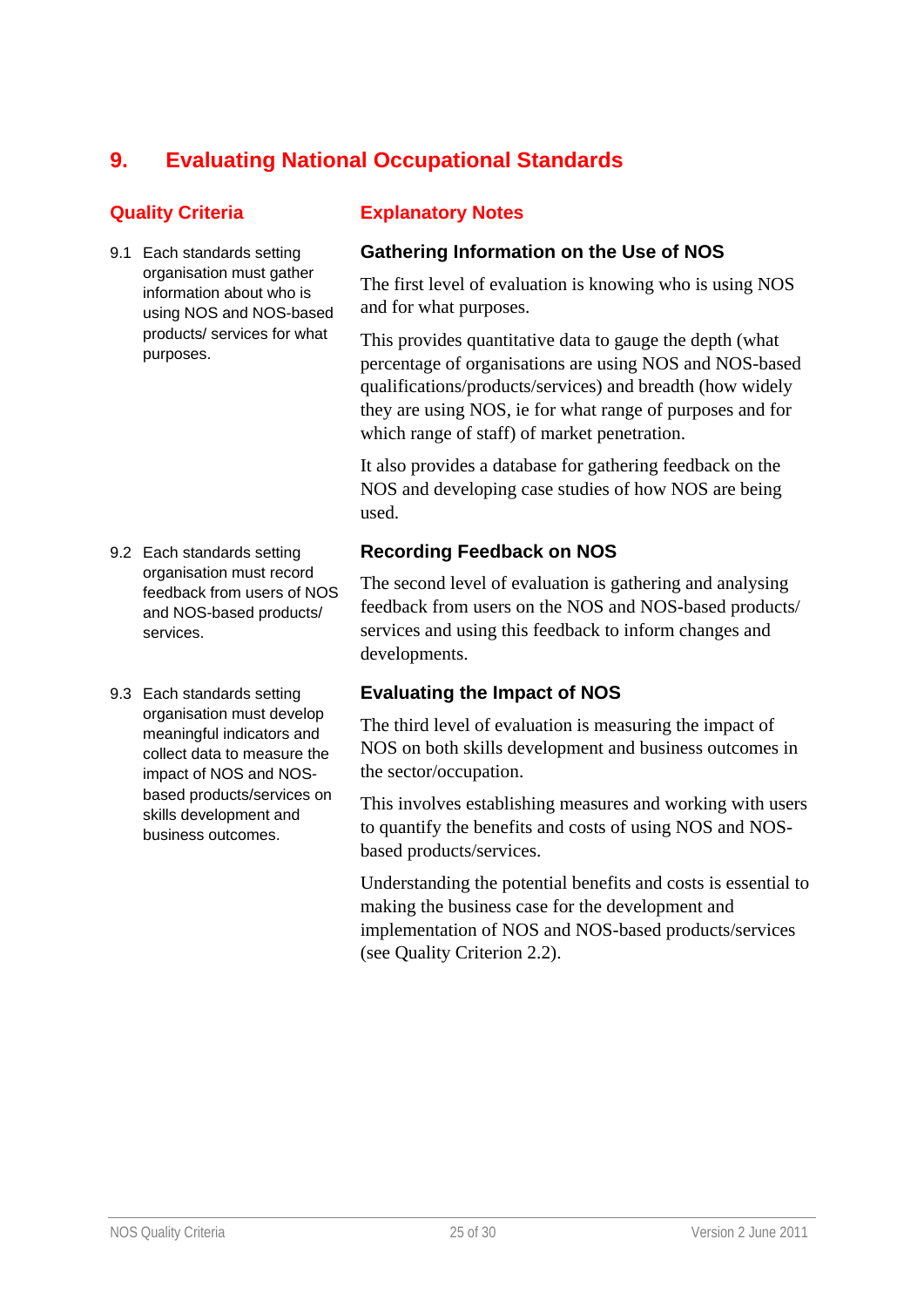# **Glossary of Terms**

| <b>Term</b>                                                | <b>Explanation</b>                                                                                                                                                                                                                                                                                           |
|------------------------------------------------------------|--------------------------------------------------------------------------------------------------------------------------------------------------------------------------------------------------------------------------------------------------------------------------------------------------------------|
| <b>Alliance of Sector Skills</b><br><b>Councils</b>        | An organisation comprising all licensed UK Sector Skills<br>Councils (SSCs), the employer-driven organisations that<br>together articulate the voice of the employers of around<br>90% of the UK's workforce on skills issues.                                                                               |
| <b>Awarding Organisation/</b><br>Body (AO/AB)              | An organisation recognised by the regulators for the<br>purpose of awarding accredited qualifications.                                                                                                                                                                                                       |
|                                                            | In England, Wales and Northern Ireland they are known as<br>Awarding Organisations; in Scotland they are referred to as<br>Awarding Bodies.                                                                                                                                                                  |
| <b>Behaviours</b>                                          | The behaviours that an individual is expected to<br>demonstrate when performing a function.                                                                                                                                                                                                                  |
| <b>Competence</b>                                          | See "Occupational Competence".                                                                                                                                                                                                                                                                               |
| <b>Continuing Professional</b><br><b>Development (CPD)</b> | The systematic maintenance and improvement of<br>knowledge, skills and competence undertaken by an<br>individual throughout their working life.                                                                                                                                                              |
| <b>Employability skills</b>                                | The professional, technical, managerial and/or<br>interpersonal skills required to perform the function.                                                                                                                                                                                                     |
| <b>Employee</b>                                            | Any individual in employment, whether under a contract of<br>employment, a volunteer agreement, self-employed or<br>through a third-party supplier arrangement                                                                                                                                               |
| <b>Employer</b>                                            | An individual or organisation which deploys human<br>resources, whether under a contract of employment, a<br>volunteer agreement or through a third-party supplier<br>arrangement, to achieve its objectives. Employers may<br>include sole-traders, freelancers or professionals working in<br>partnership. |
| <b>Function</b>                                            | An activity necessary for achieving the key purpose of the<br>sector, occupation or area of work, which can be carried out<br>by an individual worker. Functions are identified through<br>functional analysis and form the basis of NOS.                                                                    |
| <b>Functional Analysis</b>                                 | An analysis of the functions which have to be carried out in<br>order to achieve the key purpose of the sector, occupation<br>or area of work.                                                                                                                                                               |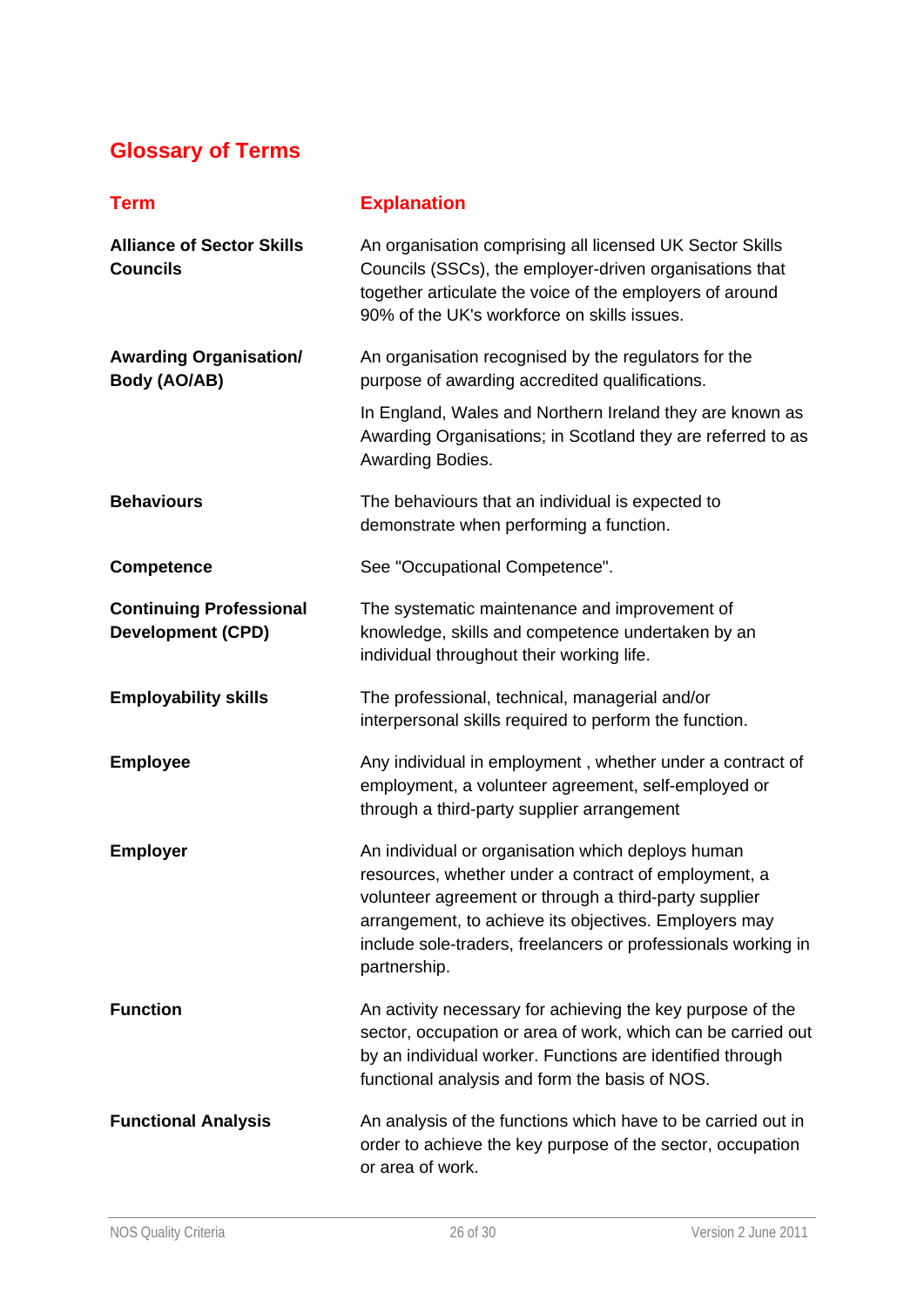| <b>Functional Map</b>                                 | A representation of the results of the functional analysis,<br>showing the relationship between the different functions<br>identified.                                                                                          |
|-------------------------------------------------------|---------------------------------------------------------------------------------------------------------------------------------------------------------------------------------------------------------------------------------|
| <b>Glossary</b>                                       | Explanations of the key words or phrases used in the NOS.                                                                                                                                                                       |
| "Imported" NOS                                        | A NOS which has been brought in from another NOS suite<br>without any amendments.                                                                                                                                               |
| <b>Key Purpose</b>                                    | A concise yet comprehensive statement of the common<br>goal that everyone involved in a sector, occupation or area<br>of work is working towards.                                                                               |
| Knowledge & Understanding<br><b>Items</b>             | Statements which together specify the knowledge and<br>understanding an individual needs in order to perform to the<br>required standard.                                                                                       |
| Knowledge & Understanding<br><b>Specification</b>     | The knowledge and understanding an individual needs in<br>order to perform to the required standard.                                                                                                                            |
| <b>Legacy NOS</b>                                     | A NOS which has been superceded by new or revised<br>NOS, but is still used in qualifications.                                                                                                                                  |
| <b>Mandatory Component</b>                            | A component which must appear in a NOS.                                                                                                                                                                                         |
| <b>National Occupational</b><br><b>Standard (NOS)</b> | A statement of the standard of performance an individual<br>must achieve when carrying out a function in the workplace,<br>together with a specification of the underpinning knowledge<br>and understanding.                    |
|                                                       | NOS are National because they can be used in every part<br>of the UK where the function is carried out.                                                                                                                         |
|                                                       | NOS are Occupational because they describe the<br>performance required of an individual when carrying out the<br>functions in the workplace, ie in their occupation (as a<br>plumber, police officer, production engineer etc). |
|                                                       | NOS are Standards because they are statements of<br>effective performance which have been agreed by a<br>representative sample of employers and other key<br>stakeholders and approved by the UK NOS Panel.                     |
| <b>NOS Database</b>                                   | The central database containing all current NOS, developed<br>by all standards setting organisations.                                                                                                                           |
| <b>NOS Overview</b>                                   | An overview which describes what the NOS is about and<br>who it is for.                                                                                                                                                         |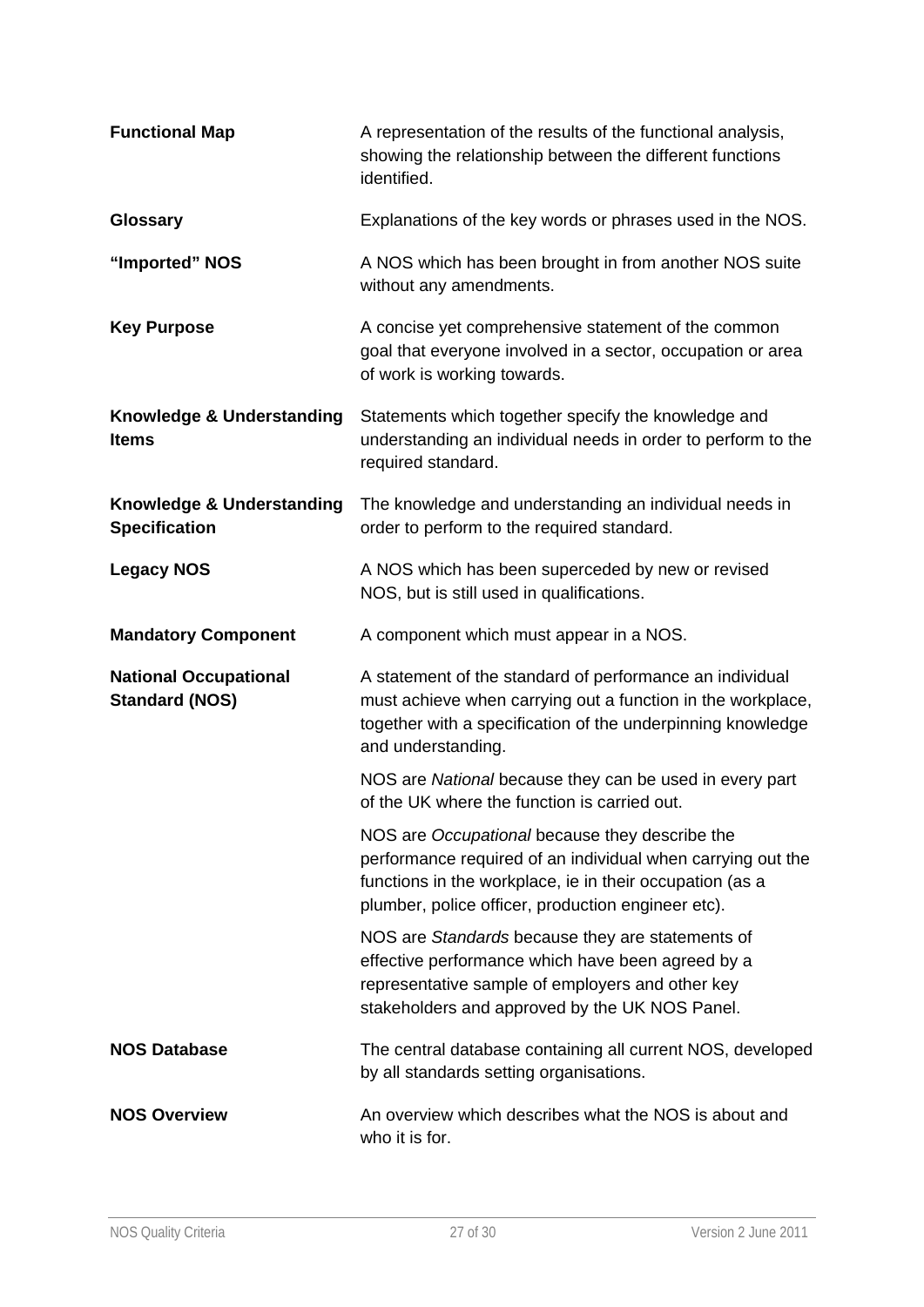| <b>NOS Title</b>                  | A title of a NOS.                                                                                                                                                                                                                                                                                                                                                                                                                                                                                 |
|-----------------------------------|---------------------------------------------------------------------------------------------------------------------------------------------------------------------------------------------------------------------------------------------------------------------------------------------------------------------------------------------------------------------------------------------------------------------------------------------------------------------------------------------------|
| <b>Occupation</b>                 | A specific type of work carried out by an individual as<br>defined by relevant Standard Occupational Classification<br>(SOC) codes.                                                                                                                                                                                                                                                                                                                                                               |
| <b>Occupational Competence</b>    | The application of knowledge and skills to perform<br>consistently to the standards required in the work context.                                                                                                                                                                                                                                                                                                                                                                                 |
| <b>Optional Component</b>         | A component which may appear in a NOS, but which is not<br>mandatory.                                                                                                                                                                                                                                                                                                                                                                                                                             |
| <b>Original NOS</b>               | A NOS developed by a standards setting organisation<br>without direct reference to any existing NOS.                                                                                                                                                                                                                                                                                                                                                                                              |
| <b>Performance Criteria</b>       | Statements which together specify the standard of<br>performance required when carrying out a function.                                                                                                                                                                                                                                                                                                                                                                                           |
| Qualification                     | An award made by an awarding organisation/body to<br>demonstrate a learner's achievement or competence.                                                                                                                                                                                                                                                                                                                                                                                           |
| <b>Qualification Regulators</b>   | Statutory organisations that are required to establish<br>national standards for qualifications and ensure consistent<br>compliance with them. The regulators for England, Wales,<br>Northern Ireland and Scotland are respectively: Ofqual, the<br>Department for Children, Education, Lifelong Learning and<br>Skills (DCELLS), the Council for the Curriculum,<br>Examinations and Assessment (CCEA) and the Scottish<br>Qualifications Authority's Accreditation Unit (SQA<br>Accreditation). |
| Range                             | Statements specifying the range of variables that an<br>individual may have to deal with in carrying out the function<br>which have a critical impact on the quality of performance<br>required (synonymous with "Scope").                                                                                                                                                                                                                                                                        |
| <b>Reformatted NOS</b>            | An imported NOS or tailored NOS which has been<br>reformatted in order to present it in a format familiar to the<br>new sector or occupation whilst retaining all the<br>components of the original NOS.                                                                                                                                                                                                                                                                                          |
| <b>Return on Investment (ROI)</b> | The ratio of the money gained (benefits) on an investment<br>relative to the amount invested (costs), expressed as a<br>percentage.                                                                                                                                                                                                                                                                                                                                                               |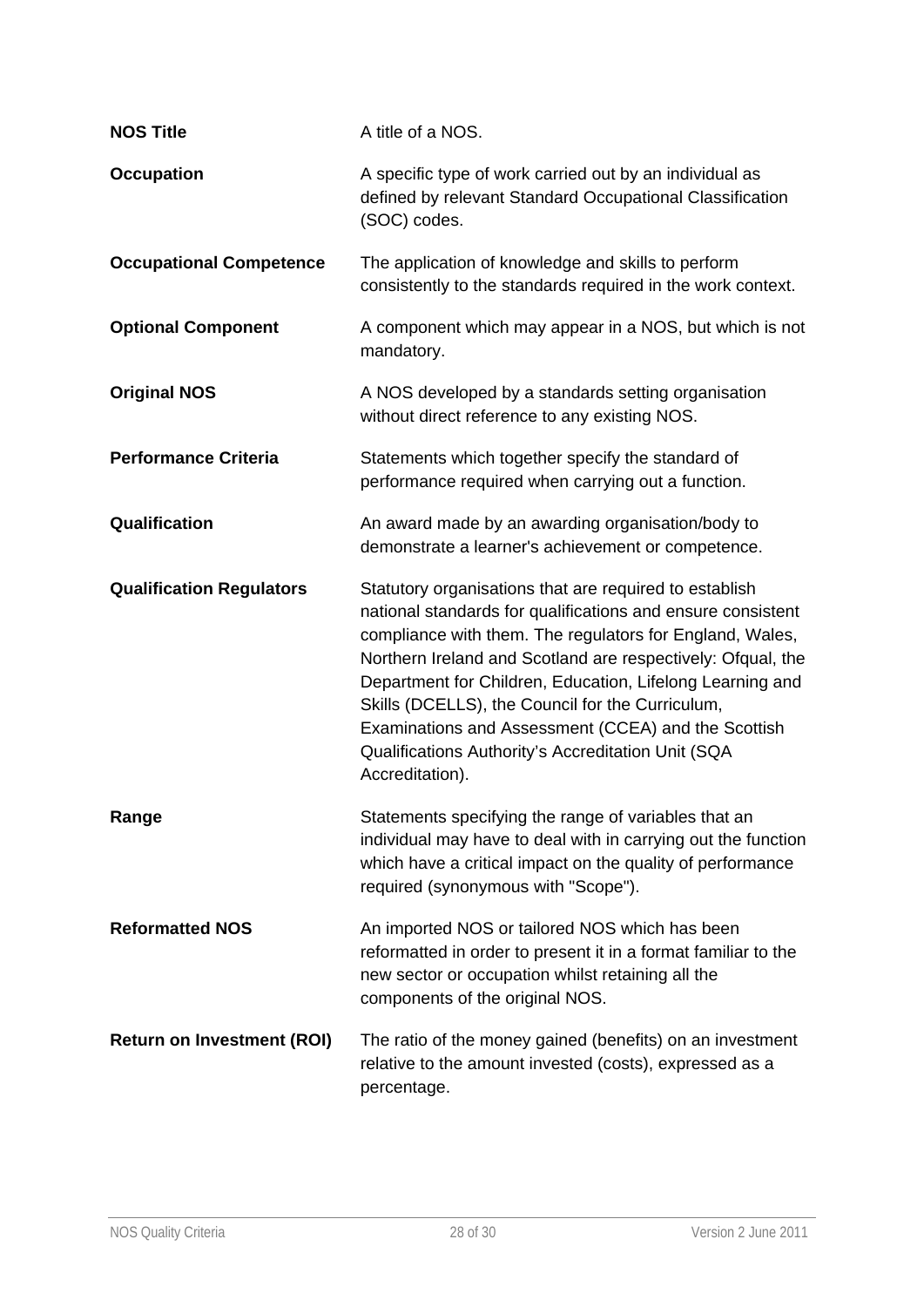| <b>Scope</b>                                              | Statements specifying the range of variables that an<br>individual may have to deal with in carrying out the function<br>which have a critical impact on the quality of performance<br>required (synonymous with "Range").                                                                                                                                                                                                                                                                                                                                                                                     |
|-----------------------------------------------------------|----------------------------------------------------------------------------------------------------------------------------------------------------------------------------------------------------------------------------------------------------------------------------------------------------------------------------------------------------------------------------------------------------------------------------------------------------------------------------------------------------------------------------------------------------------------------------------------------------------------|
| <b>Sector</b>                                             | An area of economic activity as defined by the Standard<br>Industrial Classification (SIC) codes in a SSC's footprint.                                                                                                                                                                                                                                                                                                                                                                                                                                                                                         |
| <b>Sector Skills Councils</b><br>(SSCs)                   | Independent, employer-led, UK-wide organisations<br>designed to build a skills system that is driven by employer<br>demand.                                                                                                                                                                                                                                                                                                                                                                                                                                                                                    |
| <b>Sector Qualifications</b><br><b>Strategy (SQS)</b>     | A strategy outlining current and future needs for learning<br>and qualifications in a sector/occupation and how these<br>needs will be met.                                                                                                                                                                                                                                                                                                                                                                                                                                                                    |
| <b>Skills</b>                                             | The professional, technical, managerial and/or<br>interpersonal skills required to perform the function.                                                                                                                                                                                                                                                                                                                                                                                                                                                                                                       |
| <b>Stakeholder</b>                                        | An individual or organisation with a legitimate interest in the<br>NOS.                                                                                                                                                                                                                                                                                                                                                                                                                                                                                                                                        |
| <b>Standards setting</b><br>organisations                 | Organisations responsible for developing, maintaining and<br>implementing standards which specify the performance<br>required of people in the workplace.                                                                                                                                                                                                                                                                                                                                                                                                                                                      |
| <b>Suite of National</b><br><b>Occupational Standards</b> | Set of related NOS which cover all the functions required<br>for a sector, occupation or area or work. These include<br>licensed Sector Skills Councils (SSCs) and other pan-<br>sector organisations approved by the UK Commission for<br><b>Employment and Skills.</b>                                                                                                                                                                                                                                                                                                                                       |
| <b>Tailored NOS</b>                                       | A NOS which has been brought in from another NOS suite<br>and amended, with agreement of the originating SSC/SSC,<br>without changing the demands of the NOS.                                                                                                                                                                                                                                                                                                                                                                                                                                                  |
| <b>Technical Data</b>                                     | Each NOS must include certain mandatory technical data,<br>such as: the name of the standards setting organisation<br>which has developed the NOS; version number; the date of<br>approval; the indicative date for review; the status of the<br>NOS (original, imported, tailored); and, where the status is<br>imported or tailored, the name of the originating standards<br>setting organisation and the unique reference number of the<br>original NOS. It may also include additional technical data,<br>such as: the place of the NOS in a functional map; the<br>occupations to which the NOS applies. |